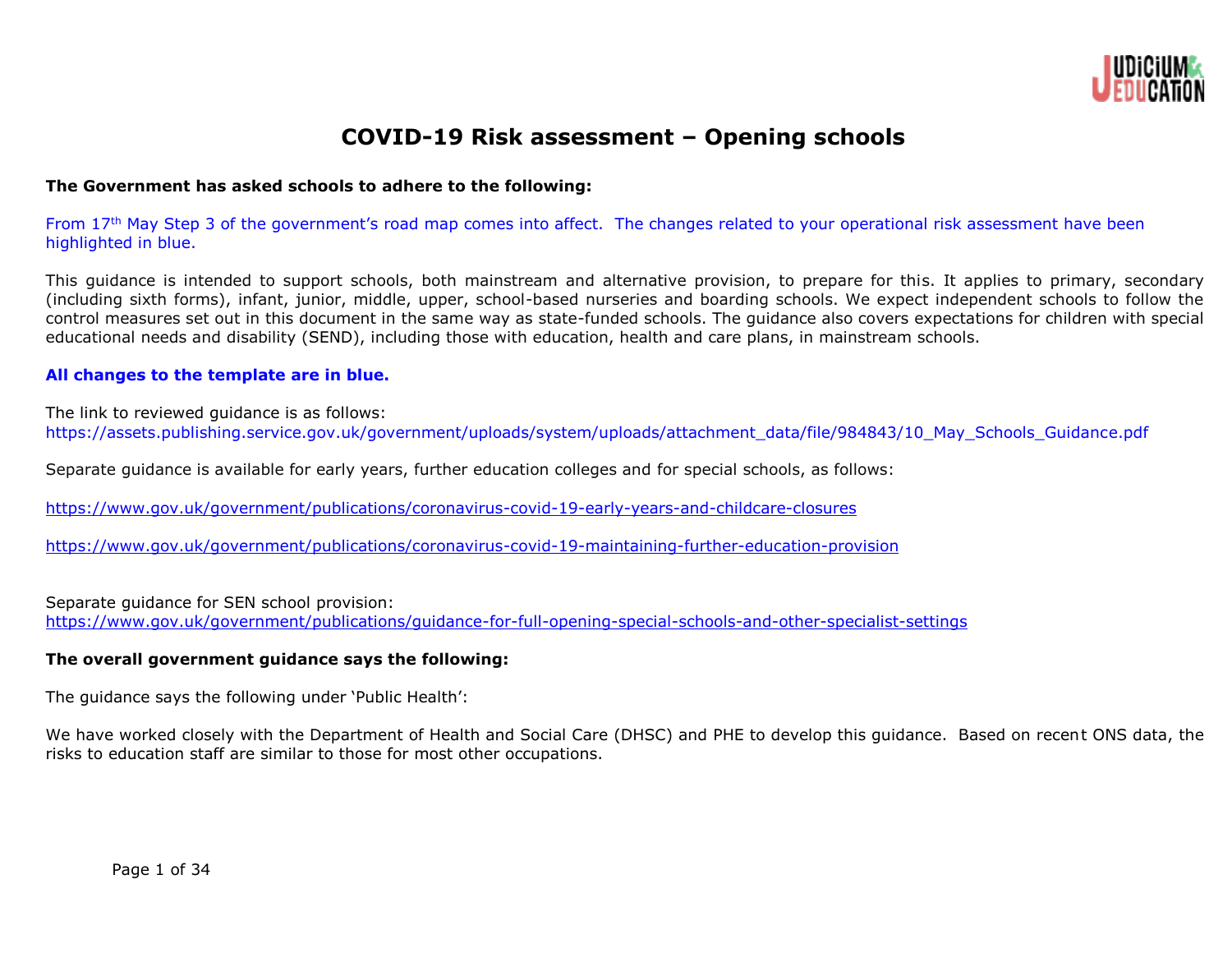

Implementing the system of controls, creates a safer environment for pupils and staff where the risk of transmission of infection is substantially reduced. The way to control this virus is the same, even with the current new variants. We are further strengthening the measures, to provide more reassurance and to help decrease disruption the virus causes. You MUST comply with health and safety law and put in place proportionate control measures.

To meet these obligations schools must review your risk assessment, which requires them to assess risks and put in place proportionate control measures. Schools should thoroughly review their health and safety risk assessments and draw up plans for the autumn term that address the risks identified using the system of controls set out below. These are an adapted form of the system of protective measures that will be familiar from the summer term. Essential measures include:

- a requirement that people who are ill stay at home
- robust hand and respiratory hygiene
- enhanced cleaning arrangements
- active engagement with NHS Test and Trace
- formal consideration of how to reduce contacts and maximise distancing between those in school wherever possible and minimise the potential for contamination so far as is reasonably practicable

How contacts are reduced will depend on the school's circumstances and will (as much as possible) include:

- grouping children together
- avoiding contact between groups
- arranging classrooms with forward-facing desks
- staff maintaining distance from pupils and other staff as much as possible

Employers must protect people from harm. This includes taking reasonable steps to protect staff, pupils and others from coronavirus (COVID-19) within the education setting.

As part of planning for the progression into Step 3 of the National Roadmap, it is a requirement that schools should revisit and update their risk assessments (building on the learning to date and the practices they have already developed and incorporate updated guidance), to consider the additional risks and necessary control measures. Settings should also review and update their wider risk assessments and consider the need for relevant revised controls in respect of their conventional risk profile considering the implications of coronavirus (COVID-19). Schools should ensure that they implement sensible and proportionate control measures which follow the health and safety hierarchy of control to reduce the risk to the lowest reasonably practicable level.

School employers should have active arrangements in place to monitor that the controls are:

- effective
- working as planned
- updated appropriately considering any issues identified and changes in public health advice.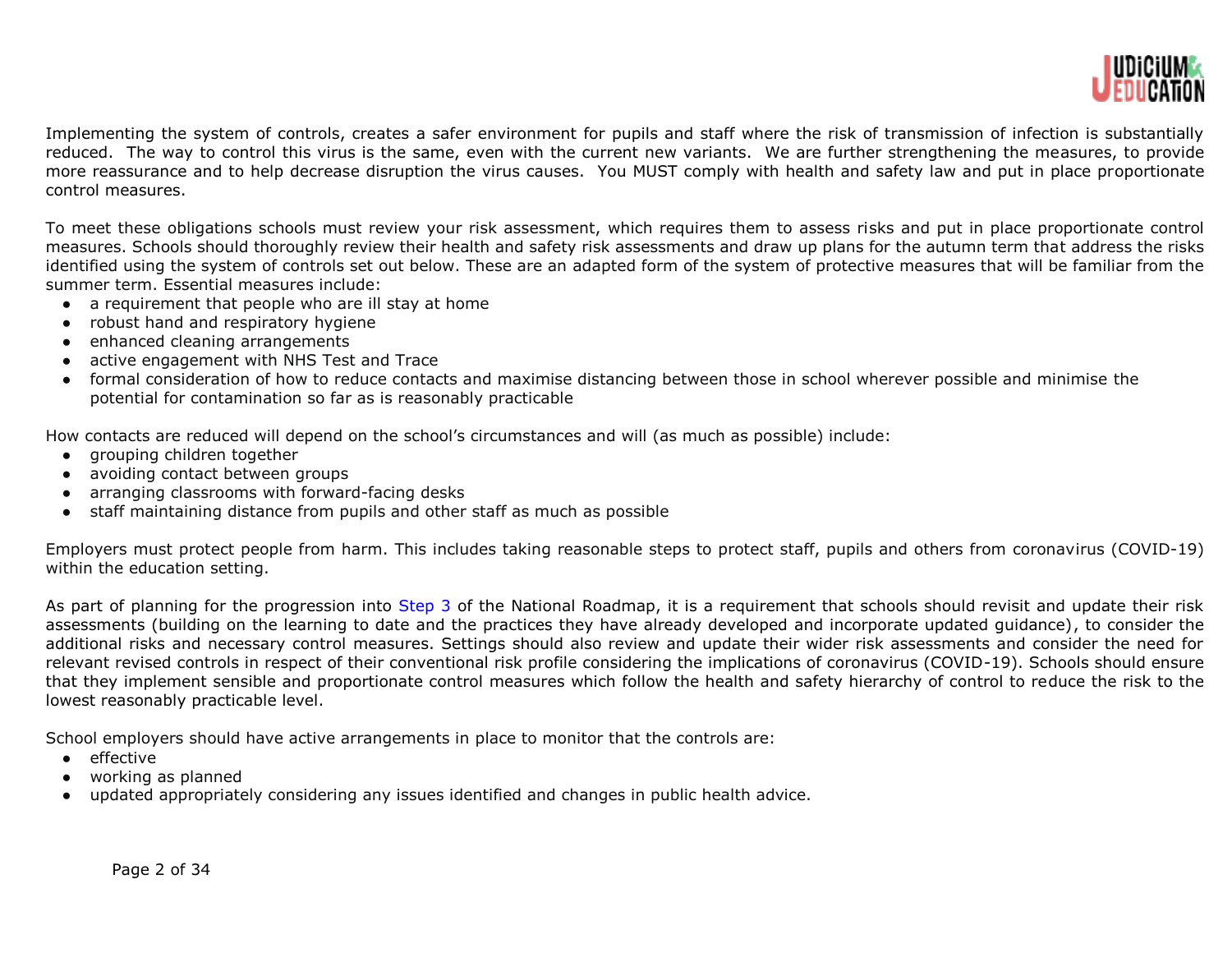

The risk assessment template below sets out the known hazards and important controls that have been advised either by the Government/DfE, the World Health Organisation (WHO), Public Health England (PHE), NHS (safe practice) or good practice. Some are suggested measures that may be or may not be applicable to your school and specific education setting. The responsible person within the school should use this information to formulate a plan / safe procedure that fit your school.

There are some specific issues that are addressed in the risk assessment, but for clarity, please read the full Government advice to schools. Risk assessment templates are also available for Mass Asymptomatic Testing, Wraparound provisions and Partial opening with Critical Worker & Vulnerable Pupils.

Additional PPE for coronavirus (COVID-19) is only required in a very limited number of scenarios, for example, when:

- a pupil becomes ill with coronavirus (COVID-19) symptoms, and only then if a 2 metre distance cannot be maintained
- performing aerosol generating procedures (AGPs) guidance is provided at [https://www.gov.uk/government/publications/safe-working](https://www.gov.uk/government/publications/safe-working-in-education-childcare-and-childrens-social-care/safe-working-in-education-childcare-and-childrens-social-care-settings-including-the-use-of-personal-protective-equipment-ppe#aerosol-generating-procedures-agps)[in-education-childcare-and-childrens-social-care/safe-working-in-education-childcare-and-childrens-social-care-settings-including-the](https://www.gov.uk/government/publications/safe-working-in-education-childcare-and-childrens-social-care/safe-working-in-education-childcare-and-childrens-social-care-settings-including-the-use-of-personal-protective-equipment-ppe#aerosol-generating-procedures-agps)[use-of-personal-protective-equipment-ppe#aerosol-generating-procedures-agps](https://www.gov.uk/government/publications/safe-working-in-education-childcare-and-childrens-social-care/safe-working-in-education-childcare-and-childrens-social-care-settings-including-the-use-of-personal-protective-equipment-ppe#aerosol-generating-procedures-agps)

A face covering should be worn by the supervising adult if a distance of 2 metres cannot be maintained. If contact with the child or young person is necessary, then gloves, an apron and a face covering should be worn by the supervising adult. If a risk assessment determines that there is a risk of splashing to the eyes, for example, from coughing, spitting, or vomiting, then eye protection should also be worn. PPE must be worn by staff caring for the child while they await collection if a distance of 2 metres cannot be maintained (such as a very young child or a child with complex needs). More information on PPE use can be found here [https://www.gov.uk/government/publications/safe](https://www.gov.uk/government/publications/safe-working-in-education-childcare-and-childrens-social-care/safe-working-in-education-childcare-and-childrens-social-care-settings-including-the-use-of-personal-protective-equipment-ppe)[working-in-education-childcare-and-childrens-social-care/safe-working-in-education-childcare-and-childrens-social-care-settings-including-the](https://www.gov.uk/government/publications/safe-working-in-education-childcare-and-childrens-social-care/safe-working-in-education-childcare-and-childrens-social-care-settings-including-the-use-of-personal-protective-equipment-ppe)[use-of-personal-protective-equipment-ppe](https://www.gov.uk/government/publications/safe-working-in-education-childcare-and-childrens-social-care/safe-working-in-education-childcare-and-childrens-social-care-settings-including-the-use-of-personal-protective-equipment-ppe)

# **The system of controls:**

#### **Protective measures**

This is the set of actions schools must take. They are grouped into 'prevention' and 'response to any infection' and are outlined in more detail in the sections below.

# **Prevention**

# **You must always:**

1) Minimise contact with individuals who are unwell by ensuring that those who have coronavirus (COVID-19) symptoms, or who have someone in their household who does, do not attend school.

2) Ensure face coverings are used in recommended circumstances.

3) Clean hands thoroughly more often than usual.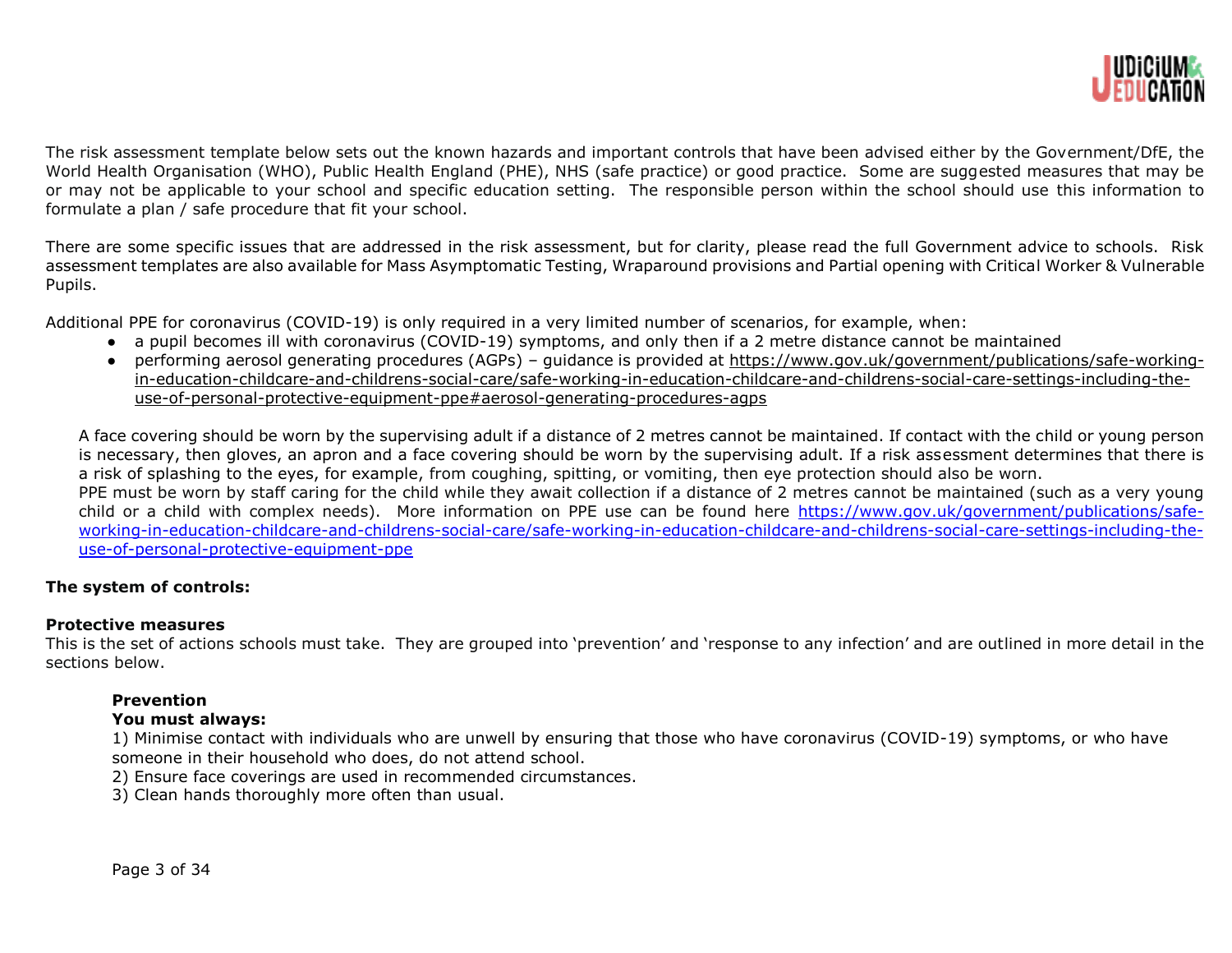

4) Ensure good respiratory hygiene by promoting the 'catch it, bin it, kill it' approach.

5) Introduce enhanced cleaning, including cleaning frequently touched surfaces often, using standard products such as detergents and bleach.

6) Minimise contact between individuals and maintain social distancing wherever possible.

7) Keep occupied spaces well ventilated.

# **In specific circumstances:**

8) Where necessary, wear appropriate personal protective equipment (PPE).

9) Promote and engage in asymptomatic testing, where available.

Numbers 1 to 5 MUST be in place in all schools, all the time.

Number 6 MUST be properly considered and schools must put in place measures that suit their particular circumstances.

Number 8 applies in specific circumstances identified on the risk assessment.

# **Response to any infection you must always:**

10) Promote and engage with the NHS Test and Trace process.

11) Manage confirmed cases of coronavirus (COVID-19) amongst the school community.

12) Contain any outbreak by following local health protection team advice.

Number 10 to 12 MUST be followed in every case where they are relevant.

# **Social distancing in early years and primary schools:**

We know that, unlike older children and adults, early years and primary age children cannot be expected to remain 2 metres apart from each other and staff. In deciding to bring more children back to early years and schools, we are taking this into account. Schools should therefore work through the hierarchy of measures set out above:

- Avoiding contact with anyone with symptoms
- Frequent hand cleaning and good respiratory hygiene practices
- Regular cleaning of settings
- Minimising contact and mixing

The overarching principle to apply is **reducing the number of contacts between children and staff**. This can be achieved through **keeping groups separate (in 'bubbles')** and through **maintaining a distance between individuals**. These are not alternative options and both measures will help, but the balance between them will change depending on:

- Children's ability to distance
- The layout of the school
- The feasibility of keeping distinct groups separate while offering a broad curriculum (especially at secondary).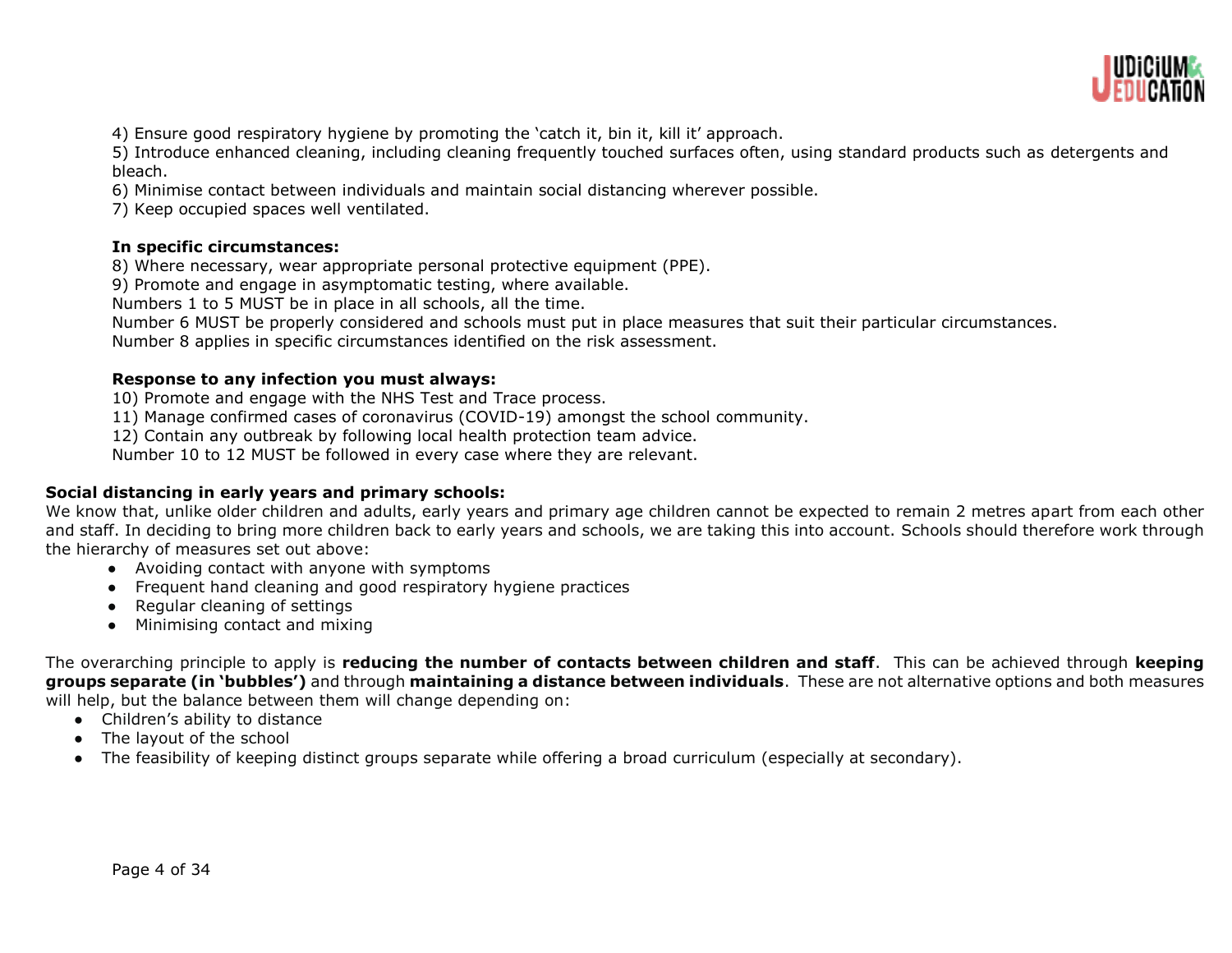

It is likely that for younger children the emphasis will be on separating groups, and for older children it will be on distancing. For children old enough, they should also be supported to maintain distance and not touch staff where possible.

It remains important to reduce contact between people as much as possible, and we can achieve that and reduce transmission risk by ensuring children, young people and staff where possible, **only mix in a small, consistent group** and that small **group stays away from other people** and groups.

Consistent groups reduce the risk of transmission by limiting the number of pupils and staff in contact with each other to only those within the group. Maintaining distinct groups or 'bubbles' that do not mix makes it quicker and easier in the event of a positive case to identify those who may need to self-isolate, and keep that number as small as possible. Siblings may be in different groups.

All teachers and other staff can operate across different classes and year groups in order to facilitate the delivery of the school timetable. Where staff need to move between classes and year groups, they should try and keep their distance from pupils and other staff as much as they can, ideally 2 meters from other adults. Where this is not possible with younger children, teachers in primary schools can still work across groups if it is required to enable full educational provisions. Supply Teachers, peripatetic teachers and temporary staff may move between schools if required.

# **Primary schools:**

It is recommended that groups should be kept as small as possible. If this can be smaller than a year group it should be. So a normal class size may be appropriate. Schools should demonstrate that they are keeping students in as small and consistent groups as possible. Large gatherings such as assemblies or collective worship should be avoided.

Social distancing in primary schools is difficult. Adults should remain 2 metres apart where possible, close face to face contact should be avoided and contact within 1 metre of anyone must be limited. For children that are old enough, they should be supported to maintain distance and not touch staff or their peers where possible. It is recognised that this will not always be possible with the youngest students.

Changes to classrooms so that students sit side by side and facing forwards, rather than face to face or side on and perhaps moving unnecessary furniture may be required.

# **Secondary schools:**

Groups should be kept as small as possible but it is recognised that due to timetabling and different subjects this is likely to be year groups rather than one class. Large gatherings such as assemblies or collective worship should be avoided.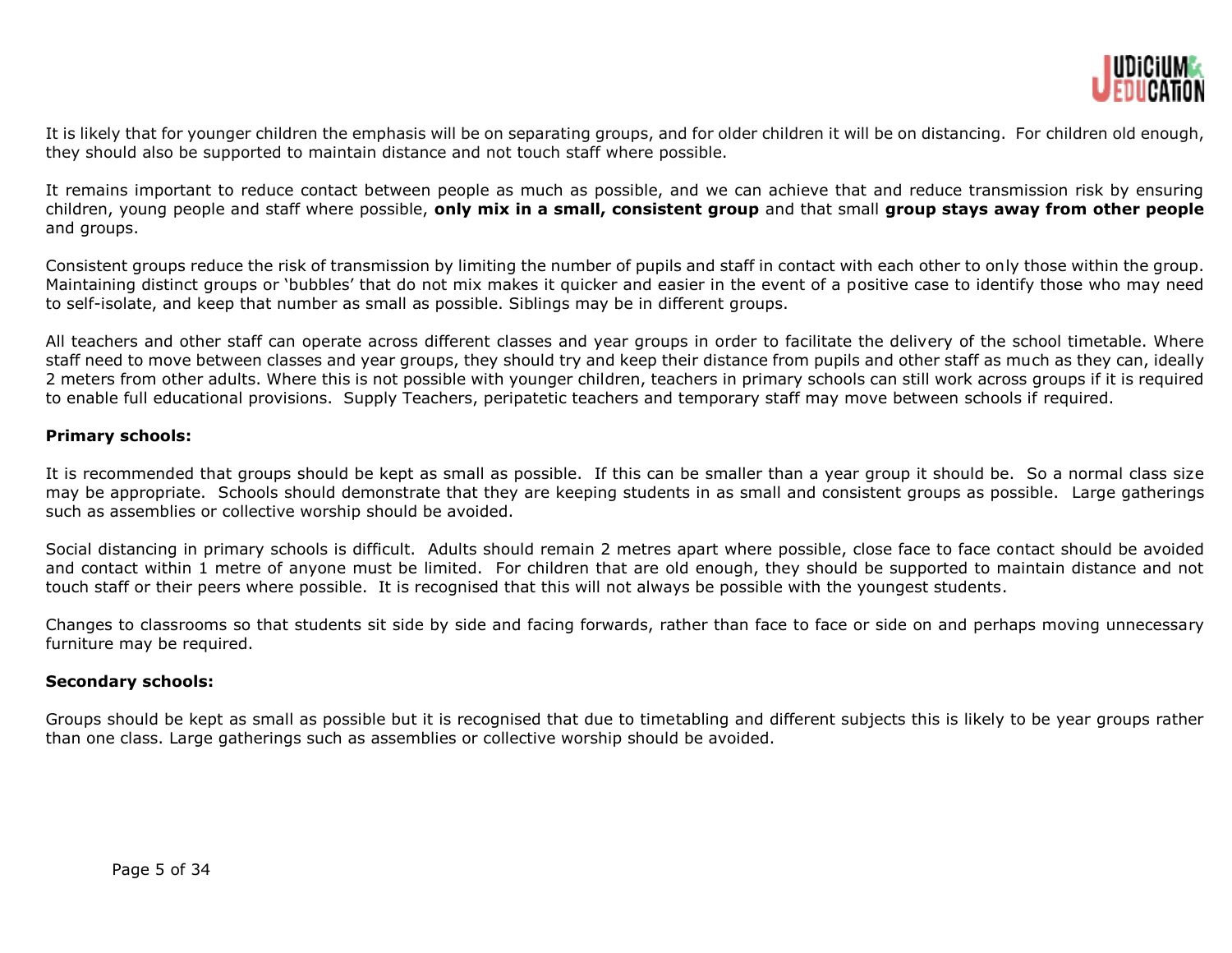

It is strong public health advice that staff in secondary schools maintain distance from their pupils, staying at the front of the class, and away from their colleagues where possible. Ideally, adults should maintain 2 metre distance from each other, and from children. For children that are old enough, they should be supported to maintain distance and not touch staff or their peers where possible.

Changes to classrooms so that students sit side by side and facing forwards, rather than face to face or side on and perhaps moving unnecessary furniture may be required.

#### **Government guidance advises the following:**

Schools should assess their circumstances and if class-sized groups are not compatible with offering a full range of subjects or managing the practical logistics within and around the school, they can look to implement year group sized 'bubbles'. Whatever the size of the groups, they should be kept apart from other groups where possible and older children should be encouraged to keep their distance within groups.

Schools with the capability to do it should take steps to limit interaction, sharing of rooms and social spaces between groups as much as possible. When using larger groups, the other measures from the system of controls become even more important, to minimise transmission risks and to minimise the numbers of pupils and staff who may need to self-isolate.

Both approaches of separating groups and maintaining distance are not 'all-or-nothing' options, and will still bring benefits even if implemented partially.

# **Measures not in the classroom:**

Groups should be kept apart and movement around the school site kept to a minimum. Schools should avoid busy corridors, entrances and exits. Breaks and lunchtimes should be staggered. Large gatherings such as assemblies and collective worship should be avoided. The use of staffrooms should be minimised. Staff spaces that are shared must be planned to enable social distancing and suitable sanitising.

#### **Measures for arriving at and leaving school:**

Where travel to school patterns allow staggered start and finish times in your school, you should consider this to keep groups apart. Schools must communicate this effectively to parents and students to prevent congestion or large gatherings at the start and finish of each day.

Schools should implement a process for removing face coverings when pupils or staff who use them arrive at school. Pupils should be taught how to do this correctly (not touching the front of their face), washing hands immediately on arrival, disposing of temporary coverings appropriately and placing reusable ones in plastic bags to take home.

#### **Equipment in schools:**

For individual and very frequently used equipment such as pencils and pens, it is recommended that staff and pupils have their own items they are NOT shared.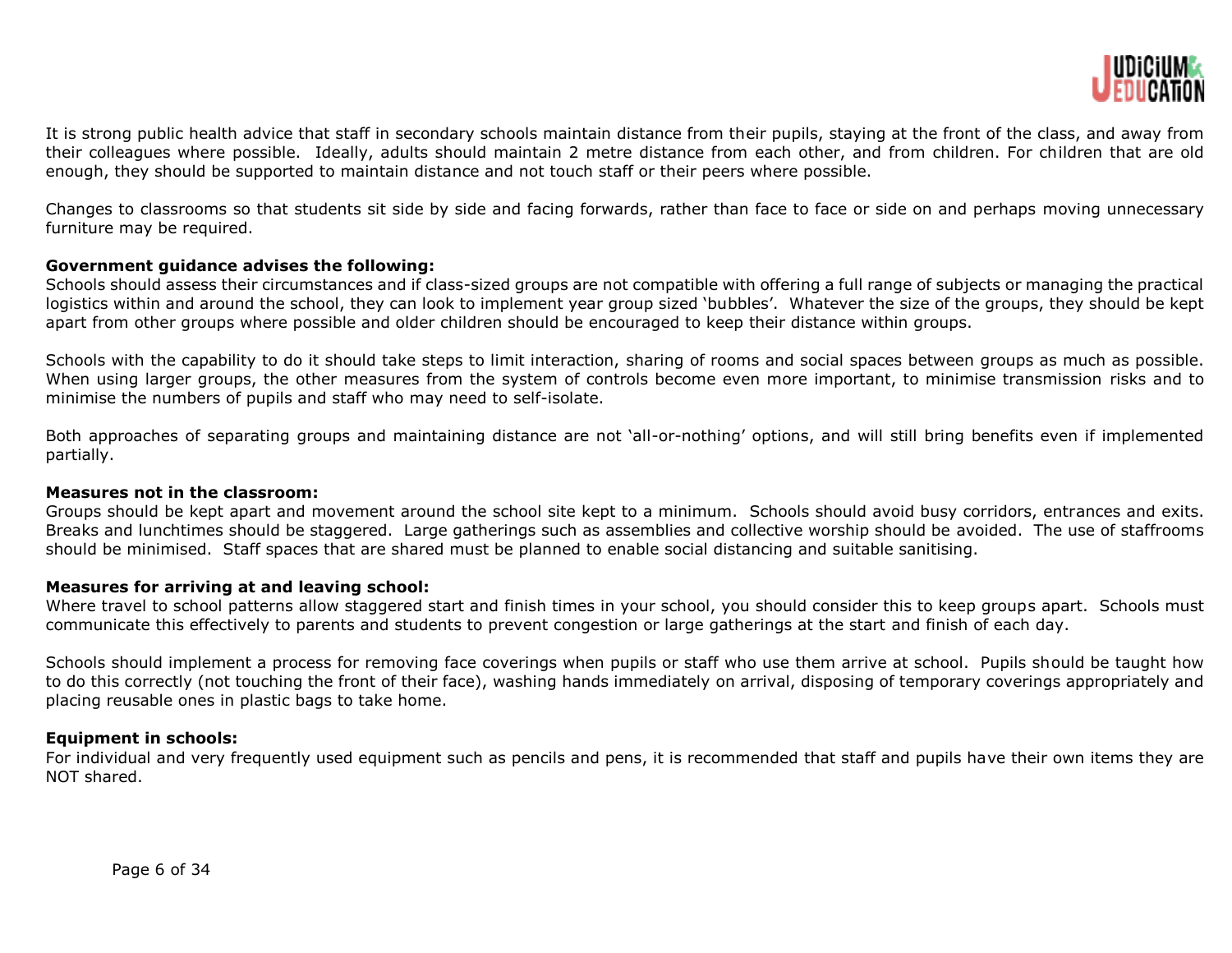

Classroom based resources can be shared within a bubble. These must be cleaned regularly as should surfaces. Resources shared between bubbles, such as sports, art and science equipment should be cleaned frequently and meticulously between use or rotated to allow them to be left unused and out of reach for a period of 48 hours (72 hours for plastics).

Pupils and teachers can take books and other shared resources home, although unnecessary sharing should be avoided, and the school should ensure such resources are cleaned when they are returned to school.

Outdoor equipment should be more frequently cleaned. This also applies to resources inside and outside by wraparound care providers. It is recommended that students limit the amount of equipment they bring to school to only essentials. Shared resources can be taken home but avoided where unnecessary. All such resources will need to be cleaned before used by others.

# **Engage with the NHS Test and Trace process:**

Schools must ensure they understand the NHS Test and Trace process and how to contact their local Public Health England protection team. The guidance should be consulted to ensure this is all fully understood and followed by staff members and parents/carers.

#### **Manage confirmed cases of COVID-19:**

Schools must take swift action when they become aware that someone who has attended has tested positive for COVID-19. They should contact the local health protection team. This includes, implementing their advice, specific procedures and containing any outbreak as directed.

# **Alternative Provision (AP):**

The government advises that such provision should return full time in September. AP schools are required to complete a risk assessment working through the system of controls that are outlined in the guidance, adopting measures that ensure they meet each control in a way that addresses the risk identified in their assessment, works for the setting and allows them to deliver a broad and balanced curriculum.

#### **Transport arrangements:**

Transport to and from school should be assessed if provided by the school or if managed by the school team. The school needs to consider:

- How can this be managed safety or adapted to for in line with current social distancing requirements?
- Do school start times need to be adjusted to accommodate staff and students getting to school safely?
- When using public transport, rules that apply to the general population will apply.
- Face coverings should also be worn by pupils in year 7 and above when travelling on dedicated school transport to secondary school or college.

# **Dedicated school transport – no public use**

Normal public transport social distancing rules do NOT apply. The approach to dedicated transport should align as far as possible with the principles underpinning the system of controls set out in the overall guidance for schools. Schools should consider:

● Social distancing should be maximised within vehicles wherever it is possible, between individuals or 'bubbles'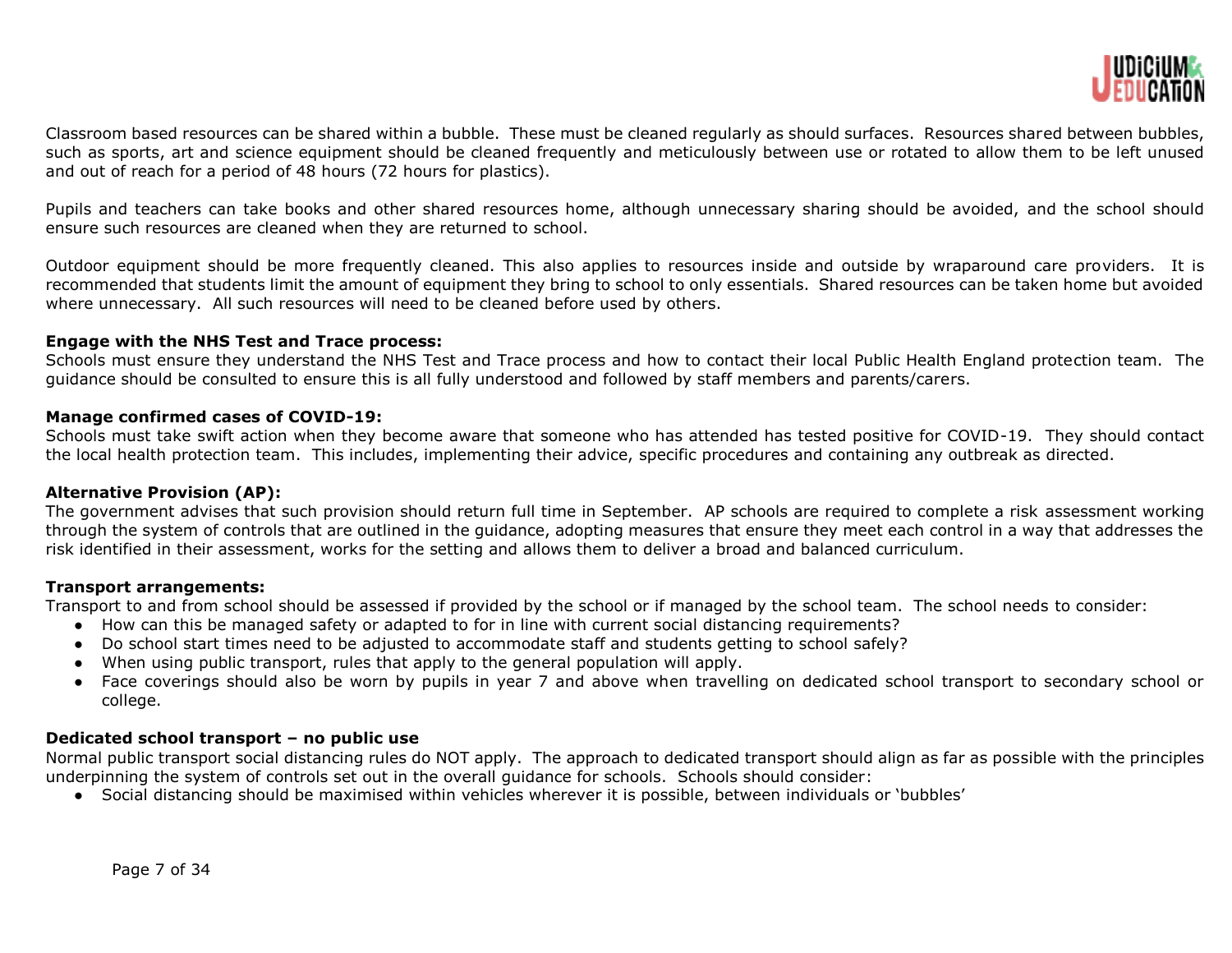

- How to maximise the ventilation of fresh air (from outside the vehicle) on dedicated school and college transport, particularly through opening windows and ceiling vents.
- How pupils are grouped together on transport, where possible this should reflect the bubbles that are adopted within school
- Use of hand sanitiser upon boarding and or disembarking
- Additional cleaning of vehicles
- Organised queuing and boarding where possible
- The use of face coverings for children over the age of 11, where appropriate, for example, if they are likely to come into very close contact with people outside of their group.

# **Premises Management**

In conjunction with this risk assessment and guidance Judicium Education have previously provided a detailed risk assessment template for 'Managing Premises Functions' during this time and a six-part series of guidance documents (in the form of newsletters) titled 'Managing School Premises during COVID-19 outbreak'. The school's management and H&S Lead have been sent this guidance and have access to all Judicium templates. The premises team should refer to this information in order to ensure the school buildings are suitably managed at this time.

It is important that, prior to re-opening for the autumn term, all the usual pre-term building checks are undertaken to make the school safe.

# **Face coverings**

From 17th May, in line with Step 3 of the roadmap, face coverings will no longer be recommended for pupils in classrooms or communal areas in all schools. Face coverings will also no longer be recommended for staff in classrooms.

In all schools it remains recommended that face coverings should be worn by staff and visitors in situations outside of classrooms where social distancing is not possible (for example, when moving around in corridors and communal areas).

Where schools are delivering education and training, including extra-curricular activities and wraparound childcare, in a community setting (for example, library or community centre), staff and pupils will be exempt from the legal requirement to wear a face covering if they are in a private room or the premises has been exclusively hired for the sole use of its pupils and staff.

Children and young people aged 11 and over must still wear a face covering on public transport. In accordance with advice from PHE, they must also wear a face covering when travelling on dedicated transport to secondary school or college. This does not apply to children and young people who are exempt from wearing face coverings.

The reintroduction of face coverings for pupils, students or staff may be advised for a temporary period in response to particular localised outbreaks, including variants of concern.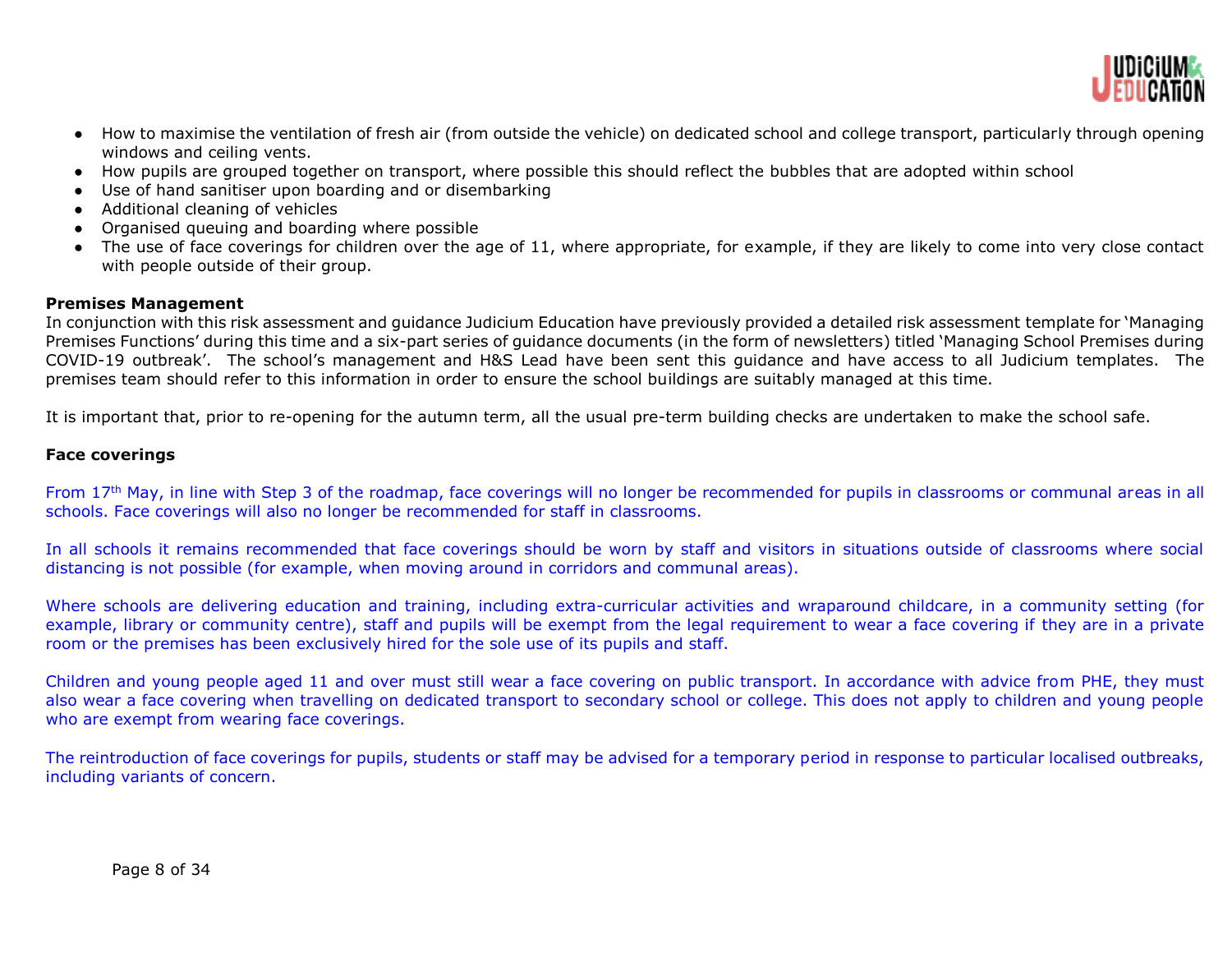

In **early years settings**, there is no change to the existing position. It is not mandatory for staff and visitors to wear face coverings. In situations where social distancing between adults in settings is not possible (for example when moving around in corridors and communal areas), settings have the discretion to recommend the use of face coverings for adults on site, for both staff and visitors.

In **out-of-school settings**, face coverings should be used where it is a requirement of the indoor setting and where the teaching, training or activity is taking place in an area in which children aged 11 and over or staff are likely to come into contact with other members of the public (complying with relevant coronavirus (COVID-19) sector quidance).

In **addition**, face coverings should be worn by adults and above when moving around the premises, outside of classrooms or activity rooms, such as in corridors and communal areas where social distancing cannot easily be maintained.

In **primary schools** and education settings teaching year 6 and below, there is **no change to the existing position**. It is not mandatory for staff and visitors to wear face coverings. In situations where social distancing between adults in settings is not possible (for example when moving around in corridors and communal areas), settings have the **discretion to recommend the use of face coverings** for adults on site, for both staff and visitors.

Transparent face coverings, which may assist communication with someone who relies on lip reading, clear sound or facial expression to communicate, can also be worn. There is currently very limited evidence regarding the effectiveness or safety of transparent face coverings, but they may be effective in reducing the spread of coronavirus (COVID-19). Those who rely on visual signals for communication, or communicate with or provide support to such individuals, are currently exempt from any requirement to wear face coverings in schools or in public places.

Some individuals are exempt from wearing face coverings and we expect adults and pupils to be sensitive to those needs. Face coverings should also be worn by pupils in year 7 and above when travelling on dedicated school transport to secondary school or college.

# **Access to face coverings**

Schools should adhere to the following:

- 1. Where face coverings become damp they should be replaced
- 2. Where pupils or staff do not have means to provide a mask, the school will maintain a supply to assist
- 3. The school will ensure that no-one is excluded from an educational setting for not having a face covering

# **Where local restrictions apply**

To conform to WHO advice, schools and colleges should take additional measures in locations where transmission of the virus is high. These areas are defined as areas of national government intervention.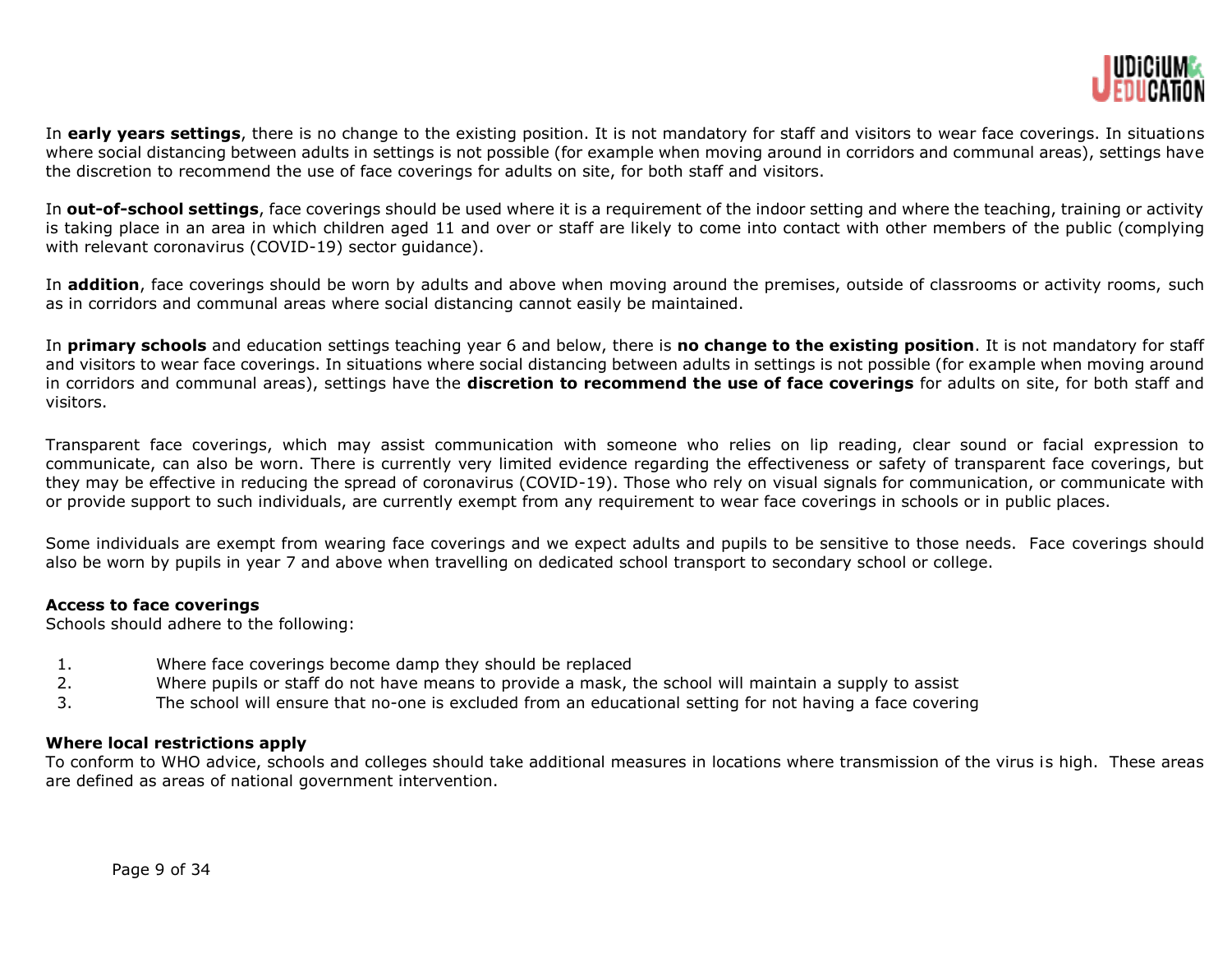

Schools and colleges will need to communicate quickly and clearly to occupants in areas where new local restrictions have been imposed.

# **Please note:**

The template addresses the general site and school use risk assessment. The government guidance asks that all school risk assessments are reviewed that may be affected. This will include but is not exclusive to: Use and supervision of playgrounds, General classrooms, Common areas, Cleaning, Practical subjects (Science, PE, Art, DT, Performing Arts etc.).

There is specific guidance from organisations such as the Association for Physical Education that should be consulted. Each Head of Department (specialists in their area) must review these risk assessments, make suitable amendments and show how they are adhering to guidance. This is specific to your school and department.

#### **Consulting and sharing Coronavirus (COVID-19) risk assessment**

Schools should consult with the health and safety representative selected by a recognised trade union or, if there isn't one, a representative chosen by staff. Schools and staff should always come together to resolve issues. Schools should share the results of their risk assessment with their workforce. If possible, they should consider publishing it on their website to provide transparency of approach to parents, carers and pupils (The HSE would expect all employers with over 50 staff to do so).

#### **The return of pupils and families and staff from abroad:**

Travel corridors have been suspended and the travel ban red list has been updated. Revised protocols are in place for anyone returning to England. Anyone arriving in England must quarantine for 10 days and take 2 coronavirus tests while in quarantine.

If you have been in a country on the travel ban red list in the 10 days before you arrive, you will need to quarantine in a government approved hotel.

#### **Home testing**

**Secondary schools**: Both pupils and staff have been supplied with LFD test kits to self swab and test themselves twice a week at home. Staff and pupils must report their result to NHS Test and Trace as soon as the test is completed either online or by telephone as per the instructions in the home test kit. Staff and pupils should also share their result, whether void, positive or negative, with their school to help with contact tracing. Staff or pupils with a positive LFD test result will need to self-isolate in line with the stay-at-home guidance. They will also need to arrange a lab-based polymerase chain reaction (PCR) test to confirm the result if the test was done at home. Those with a negative LFD test result can continue to attend school and use protective measures.

**Primary schools:** Staff will continue to test with LFDs twice a week at home, as per existing quidance on testing for staff in primary schools and [nurseries.](https://www.gov.uk/government/publications/coronavirus-covid-19-asymptomatic-testing-for-staff-in-primary-schools-and-nurseries/rapid-asymptomatic-coronavirus-covid-19-testing-for-staff-in-primary-schools-school-based-nurseries-and-maintained-nursery-schools) Primary age pupils will not be tested with LFDs. Public Health England have advised there are currently limited public health benefits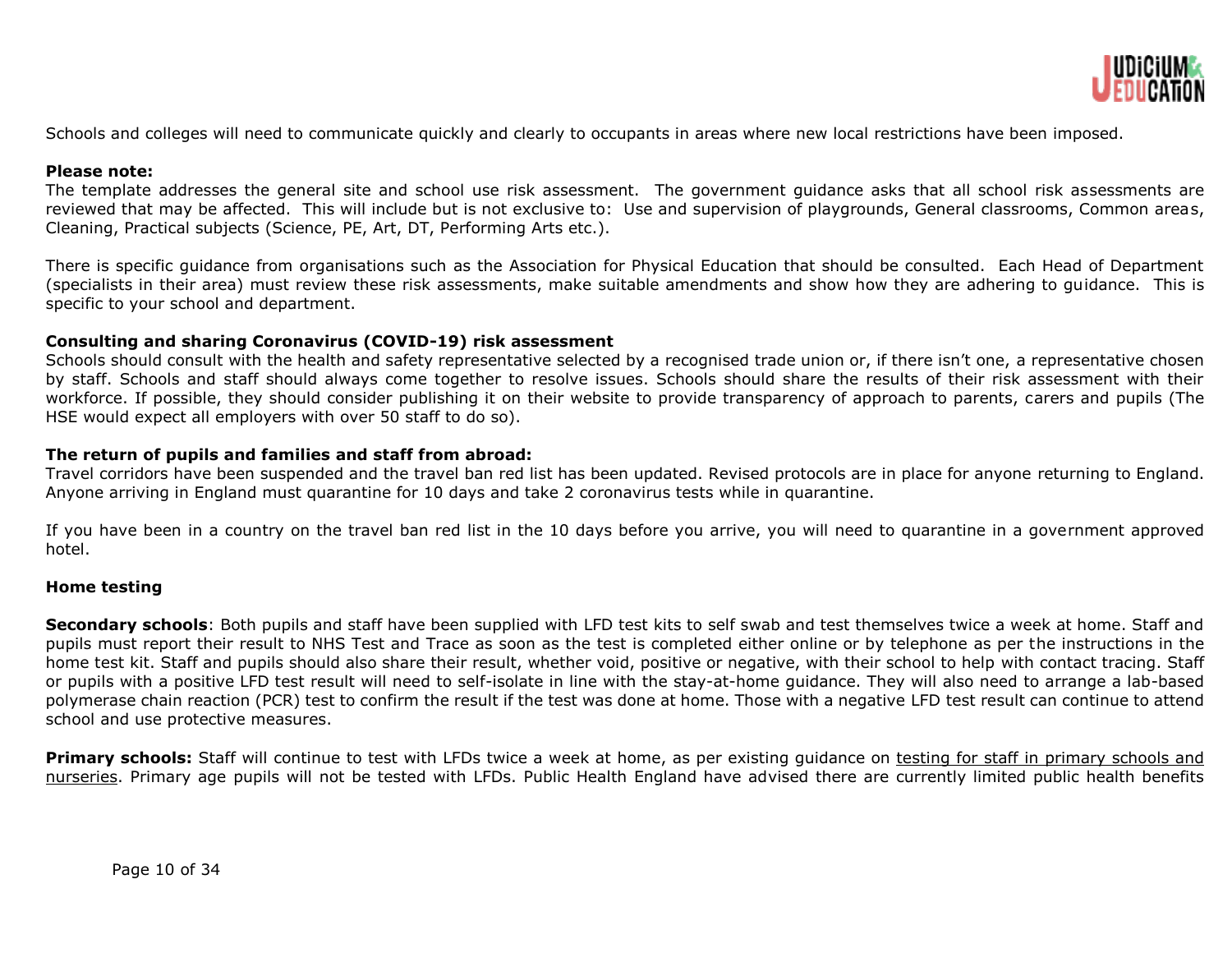

attached to testing primary pupils with lateral flow devices. Primary age pupils may find the LFD testing process unpleasant and are unable to selfswab. We will review this approach in light of any emerging evidence.

# **Confirmatory PCT Testing**

If a member of staff or pupil has a positive Lateral Flow Test (LFT), they should self-isolate for 14 days and book a polymerase chain reaction test (PCR) test. If the PCR test is completed within 2 days of the positive LFT and the PCR test is negative, then this overrides the LFT result and the individual can return to school.

For further information regarding this assessment, please refer to your assigned Judicium Education Health & Safety consultant.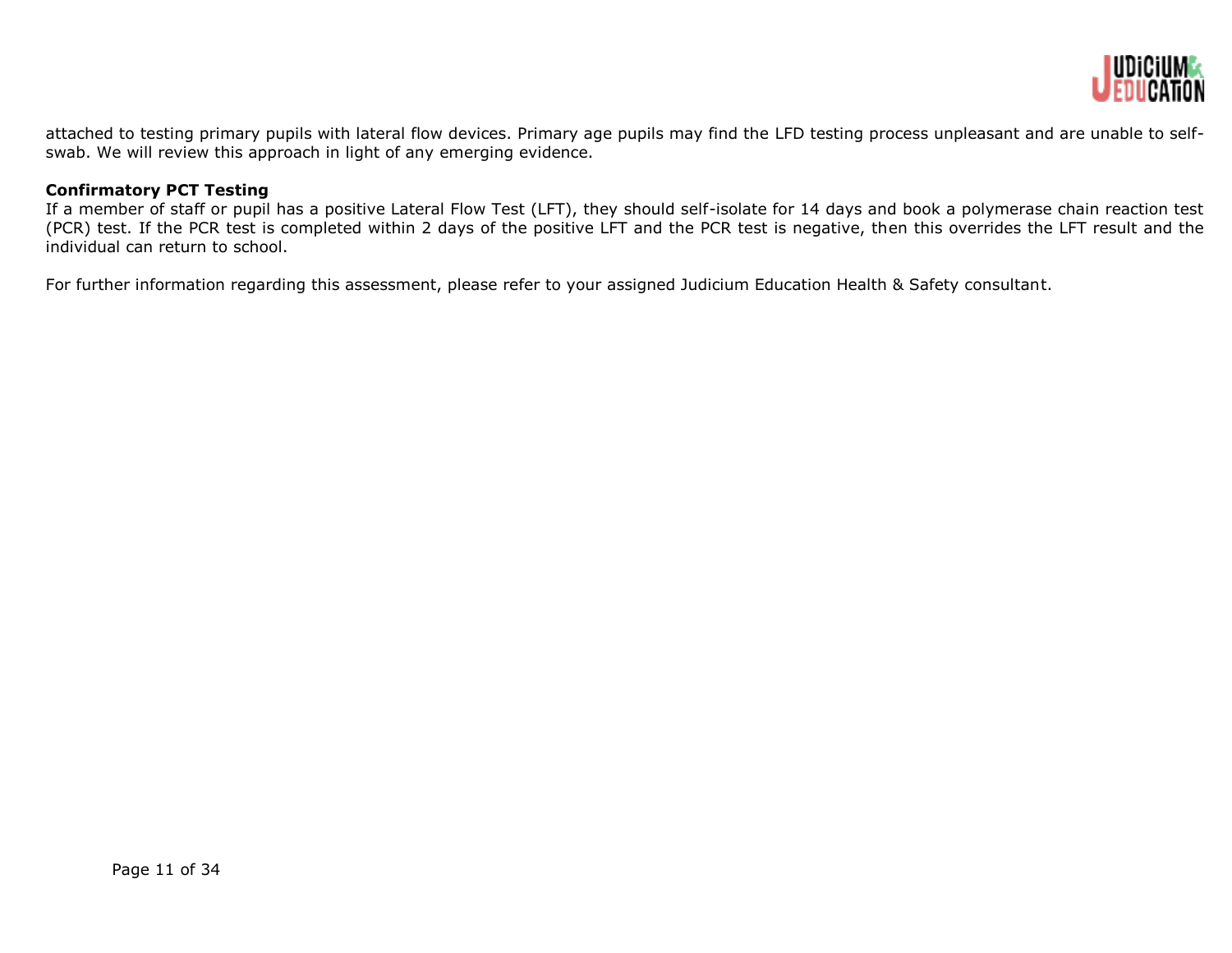

# *Health and Safety Risk Assessment – COVID-19*

| Academy /<br><b>School</b>                                                                                                                                                                                                                                                                                                                                                                                    |  |                                                                                                                                                                                                                                                                                                                                                                                                                                                                                                    |             | <b>Emmanuel Middle school</b> |  | <b>Assessment No.</b> |  | 10      |
|---------------------------------------------------------------------------------------------------------------------------------------------------------------------------------------------------------------------------------------------------------------------------------------------------------------------------------------------------------------------------------------------------------------|--|----------------------------------------------------------------------------------------------------------------------------------------------------------------------------------------------------------------------------------------------------------------------------------------------------------------------------------------------------------------------------------------------------------------------------------------------------------------------------------------------------|-------------|-------------------------------|--|-----------------------|--|---------|
| <b>Site</b>                                                                                                                                                                                                                                                                                                                                                                                                   |  | <b>Howe Lane</b>                                                                                                                                                                                                                                                                                                                                                                                                                                                                                   |             | <b>Location</b>               |  | <b>Verwood</b>        |  |         |
| <b>Subject of Assessment</b>                                                                                                                                                                                                                                                                                                                                                                                  |  | Re-opening schools to full use from 8th March 2021 including guidance amendments from 17 <sup>th</sup> May 2021.<br>This template considers all ages and must be amended for your specific school. Details of the ages of the students<br>should be entered here.<br>**For Mass Asymptomatic Testing, please see 'Covid-19 Asymptomatic Testing in Schools' risk assessment<br>template**<br>**For Wrap Around Care and After School Activities, please see additional risk assessment templates** |             |                               |  |                       |  |         |
| <b>Assessed by</b>                                                                                                                                                                                                                                                                                                                                                                                            |  | <b>RC</b>                                                                                                                                                                                                                                                                                                                                                                                                                                                                                          | <b>Date</b> | <b>May 2021</b>               |  | <b>Review date</b>    |  | 21 June |
| <b>Details of</b><br><b>Persons Affected</b><br>workplace/activit<br>Students and employees partaking in school activities within<br>(Who may be harmed)<br>the school premises, including general classroom activities,<br>dining, break-times, playgrounds, pick-up and drop off<br>(where applicable), First aid and external visitors to the<br>Students, Employees, Contractors and Visitors.<br>school. |  |                                                                                                                                                                                                                                                                                                                                                                                                                                                                                                    |             |                               |  |                       |  |         |
|                                                                                                                                                                                                                                                                                                                                                                                                               |  |                                                                                                                                                                                                                                                                                                                                                                                                                                                                                                    |             |                               |  |                       |  |         |

| <b>Hazards and Risks</b> | <b>Existing Control Measures</b> | <b>Risk Level</b><br>(Very High,<br>High, Medium,<br>Low) | <b>Further</b><br><b>Actions</b><br>$\sqrt{X}$<br>(If $\sqrt{s}$ See<br>Actions) |
|--------------------------|----------------------------------|-----------------------------------------------------------|----------------------------------------------------------------------------------|
|--------------------------|----------------------------------|-----------------------------------------------------------|----------------------------------------------------------------------------------|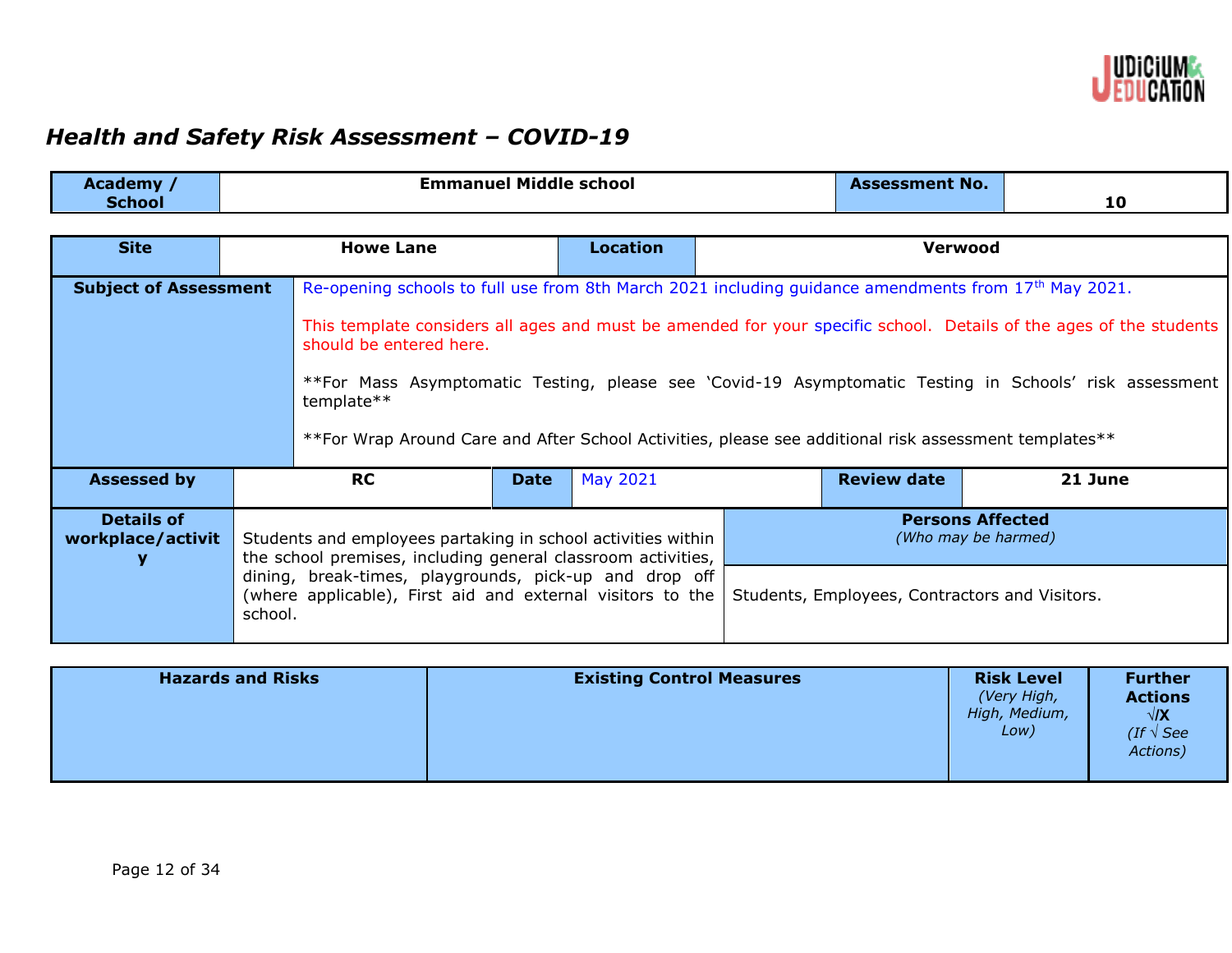

| $\mathbf{1}$ . | Spread/contraction of COVID-19 due to<br>interaction with a person who has<br>symptoms of the disease, a person who<br>may be asymptomatic or lack of<br>information on how infection risks are<br>controlled in the school.<br>Stress or anxiety caused due to lack of<br>information<br>staff<br>support,<br>or<br>consultation.<br>Those who are clinically extremely<br>vulnerable becoming ill. | • The school has informed parents, students, carers,<br>employees and visitors not to enter the school if they are<br>displaying any symptoms of coronavirus (following the<br>COVID-19 guidance for households with possible<br>coronavirus infection);<br>Parents receive guidance on school times for their child<br>and protocols set out for attending the school i.e. should<br>remain 2m apart from others, should follow staff<br>members instruction and should not congregate outside<br>the school;<br>Parents issued specific school protocols for school<br>attendance for them to explain to their children;<br>Parents of SEN students or those with care plans are<br>individually consulted in order that plans are reviewed to<br>include any new safety measures;<br>Staff are briefed and consulted on school procedures and<br>the plans for re-entry of students;<br>Employees have had sufficient training and briefing<br>regarding infection control and school protocols;<br>Staff are up to date on other related guidance and support<br>in relation to themselves and students such as stress and<br>wellbeing including:<br>https://www.gov.uk/government/publications/covid-19-<br>guidance-on-supporting-children-and-young-peoples-<br>mental-health-and-wellbeing/guidance-for-parents-and-<br>carers-on-supporting-children-and-young-peoples-<br>mental-health-and-wellbeing-during-the-coronavirus-<br>covid-19-outbreak<br>In relation to mental health and stress support<br>organisation, details are available to staff including<br>confidential employee helplines and information that can<br>be provided to students;<br>Staff can access the free helpline <b>Education Support</b><br>Partnership for school staff and targeted support for<br>mental health and wellbeing | L. | N |
|----------------|------------------------------------------------------------------------------------------------------------------------------------------------------------------------------------------------------------------------------------------------------------------------------------------------------------------------------------------------------------------------------------------------------|---------------------------------------------------------------------------------------------------------------------------------------------------------------------------------------------------------------------------------------------------------------------------------------------------------------------------------------------------------------------------------------------------------------------------------------------------------------------------------------------------------------------------------------------------------------------------------------------------------------------------------------------------------------------------------------------------------------------------------------------------------------------------------------------------------------------------------------------------------------------------------------------------------------------------------------------------------------------------------------------------------------------------------------------------------------------------------------------------------------------------------------------------------------------------------------------------------------------------------------------------------------------------------------------------------------------------------------------------------------------------------------------------------------------------------------------------------------------------------------------------------------------------------------------------------------------------------------------------------------------------------------------------------------------------------------------------------------------------------------------------------------------------------------------------------------------------|----|---|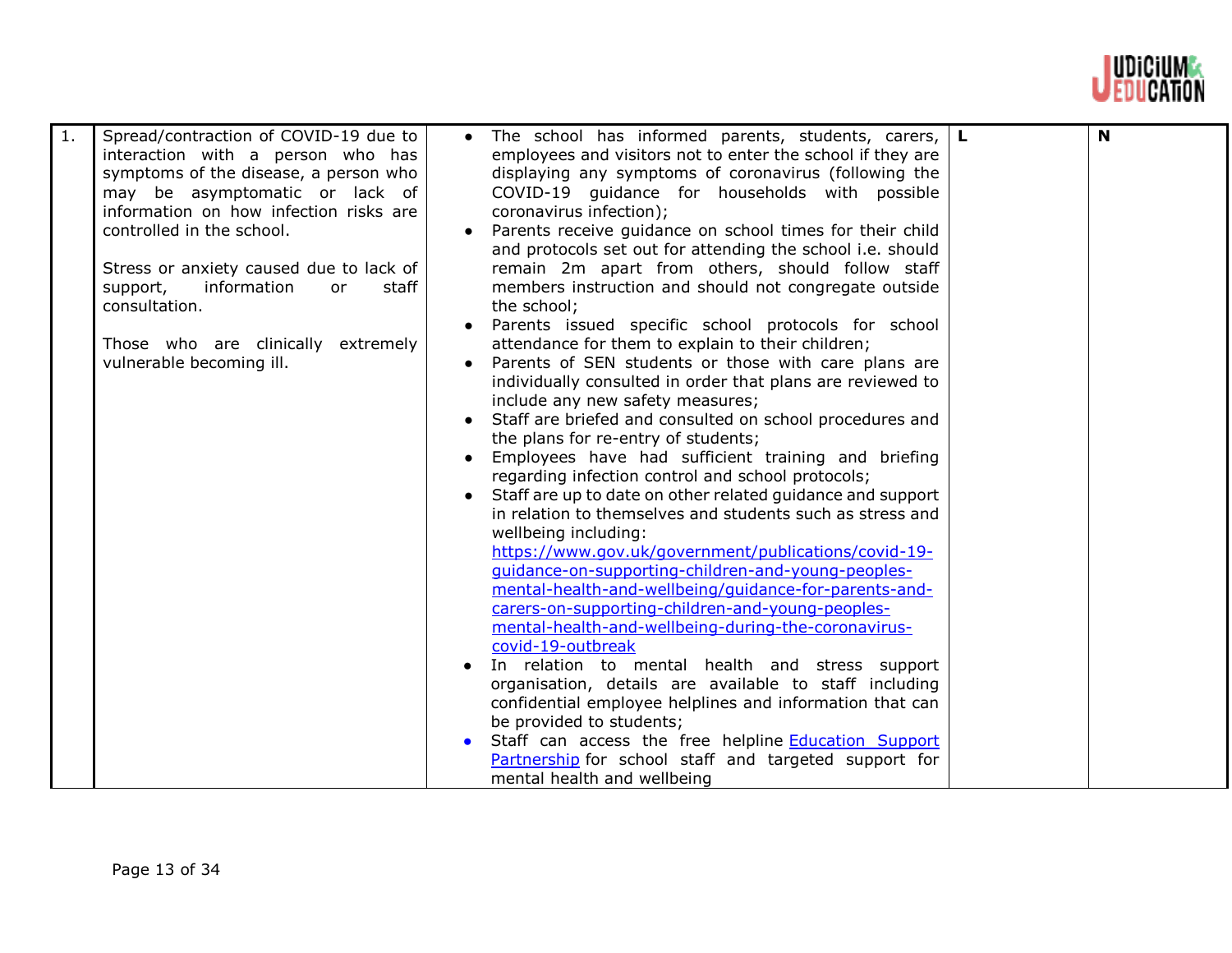

| There are communication, consultation and support<br>networks in place for staff and if there are particular<br>concerns staff can raise them quickly and effectively;<br>Hazard reporting mechanisms are in place and are easily<br>accessible;<br>Talks with staff about the planned changes (E.g. safety<br>measures, timetable changes and staggered arrival and<br>departure times), have taken place, including discussing |  |
|----------------------------------------------------------------------------------------------------------------------------------------------------------------------------------------------------------------------------------------------------------------------------------------------------------------------------------------------------------------------------------------------------------------------------------|--|
| whether additional training would be helpful                                                                                                                                                                                                                                                                                                                                                                                     |  |
| COVID-19 guidelines are published in the school's website                                                                                                                                                                                                                                                                                                                                                                        |  |
| Parents/Carers are informed of the general arrangements<br>being made and what is expected of them in terms of                                                                                                                                                                                                                                                                                                                   |  |
| dropping off and collecting children and any other local                                                                                                                                                                                                                                                                                                                                                                         |  |
| important procedures, emphasising their role in terms of                                                                                                                                                                                                                                                                                                                                                                         |  |
| the local and national approach would also be appropriate                                                                                                                                                                                                                                                                                                                                                                        |  |
| as that potentially impacts on school life and the whole                                                                                                                                                                                                                                                                                                                                                                         |  |
| pandemic control measures                                                                                                                                                                                                                                                                                                                                                                                                        |  |
| Staff who work from home will be provided with suitable                                                                                                                                                                                                                                                                                                                                                                          |  |
| training to ensure appropriate equipment, workstation set                                                                                                                                                                                                                                                                                                                                                                        |  |
| up and working arrangements are in place. Home working                                                                                                                                                                                                                                                                                                                                                                           |  |
| training is available from the Judicium e-learning portal                                                                                                                                                                                                                                                                                                                                                                        |  |
| Whenever possible, meetings will take place remotely via                                                                                                                                                                                                                                                                                                                                                                         |  |
| videoconferencing or phone, and letters are also used for                                                                                                                                                                                                                                                                                                                                                                        |  |
| communications                                                                                                                                                                                                                                                                                                                                                                                                                   |  |
| People deemed vulnerable take particular care to                                                                                                                                                                                                                                                                                                                                                                                 |  |
| minimise contact with others                                                                                                                                                                                                                                                                                                                                                                                                     |  |
| When possible, clinically extremely vulnerable (CEV) staff                                                                                                                                                                                                                                                                                                                                                                       |  |
| will work from home, when this is not possible, individual                                                                                                                                                                                                                                                                                                                                                                       |  |
| risk assessments will be completed for CEV staff returning                                                                                                                                                                                                                                                                                                                                                                       |  |
| to work. All the control measures identified on the risk                                                                                                                                                                                                                                                                                                                                                                         |  |
| assessment will be implemented and discussed with the<br>employee before work commences.                                                                                                                                                                                                                                                                                                                                         |  |
| The school will try as far as practically possible to be                                                                                                                                                                                                                                                                                                                                                                         |  |
| flexible and accommodate additional measures for                                                                                                                                                                                                                                                                                                                                                                                 |  |
| vulnerable people where appropriate                                                                                                                                                                                                                                                                                                                                                                                              |  |
|                                                                                                                                                                                                                                                                                                                                                                                                                                  |  |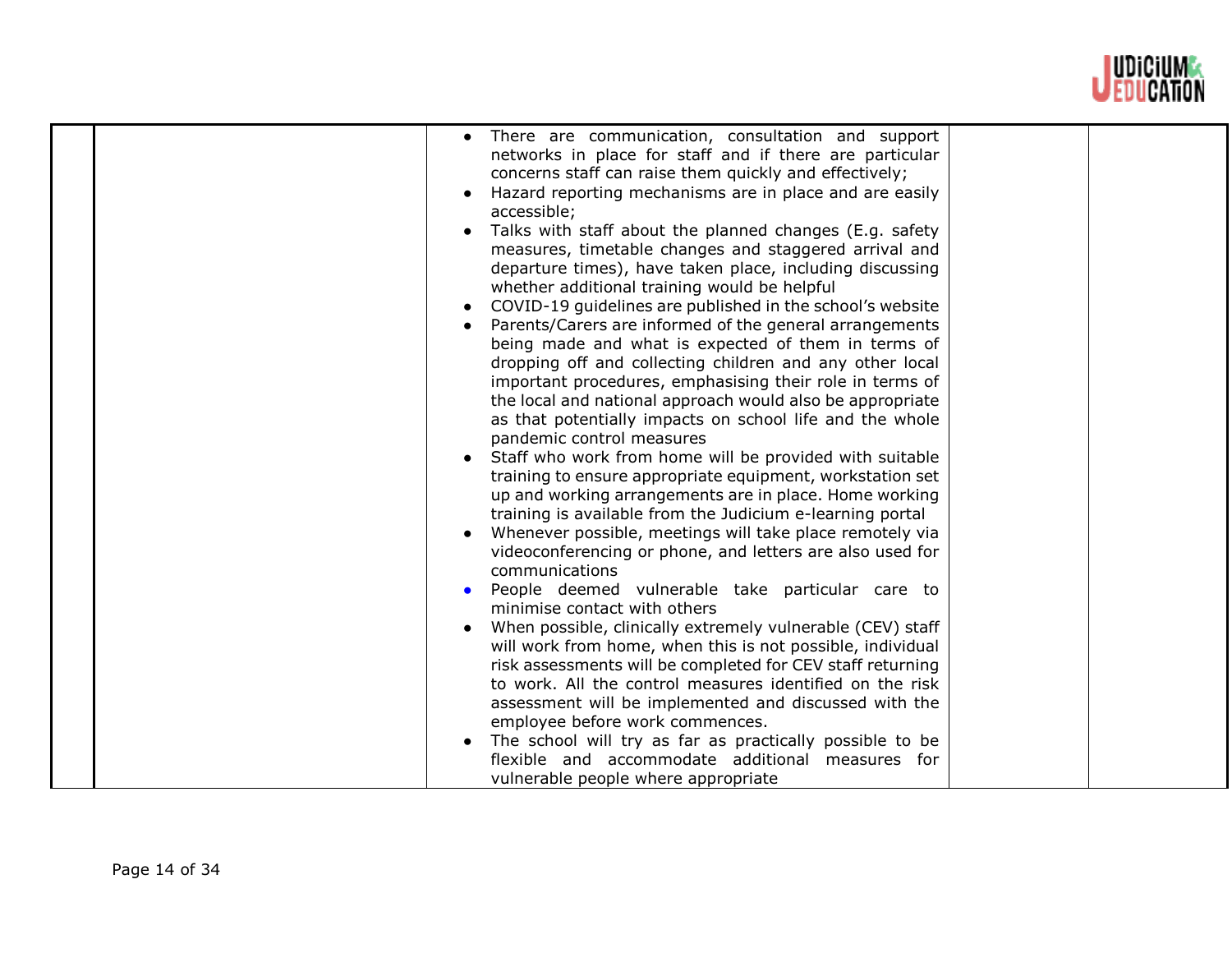

|    |                                                                                                                                                      | Specific risk assessments for new and expectant mothers<br>$\bullet$<br>are completed in line with current Government Guidance.<br>An ongoing review will be carried out for expectant<br>mothers from 28 weeks gestation and for new or<br>expectant mothers with underlying health conditions to<br>identify reasonable adjustments and home working<br>arrangements when required                                                                                                                                                                                                                                                                                                                                                                            |   |
|----|------------------------------------------------------------------------------------------------------------------------------------------------------|-----------------------------------------------------------------------------------------------------------------------------------------------------------------------------------------------------------------------------------------------------------------------------------------------------------------------------------------------------------------------------------------------------------------------------------------------------------------------------------------------------------------------------------------------------------------------------------------------------------------------------------------------------------------------------------------------------------------------------------------------------------------|---|
|    |                                                                                                                                                      | <b>Communication with contractors:</b><br>• The school has detailed discussions with contractors to<br>ensure all of the school's COVID controls measures are<br>understood and followed. This includes hygiene and<br>social distancing measures.<br>Where possible, site visits are made outside of school<br>working hours.<br>A record of all contractors/visitors is kept in order that<br>NHS Test and Trace measures can be adhered to.                                                                                                                                                                                                                                                                                                                  |   |
| 2. | Spread/contraction of COVID-19 due to<br>lack of social distancing measures during<br>the school day including:<br>• Drop off / entry to the school. | Gates open at 8.30- pupils file onto campus at $2m \mid L$<br>$\bullet$<br>intervals.<br>Students who are dropped off can do this in the usual way<br>but drivers <b>MUST NOT</b> leave the vehicle;<br>Students must enter via the designated YEAR GROUP<br>entrance to the building.<br>Students are required to complete hand washing on entry<br>to the school;<br>Entrance doors are held open, reducing the number of<br>occupants touching the doors;<br>Hand-wash stations are located at the entrance to the<br>school (classroom or other). All occupants are required<br>to wash their hands (soap/water or Hand sanitiser) on<br>entry to the school;<br>Good hand washing signage to instruct students how to<br>do this effectively is displayed; | N |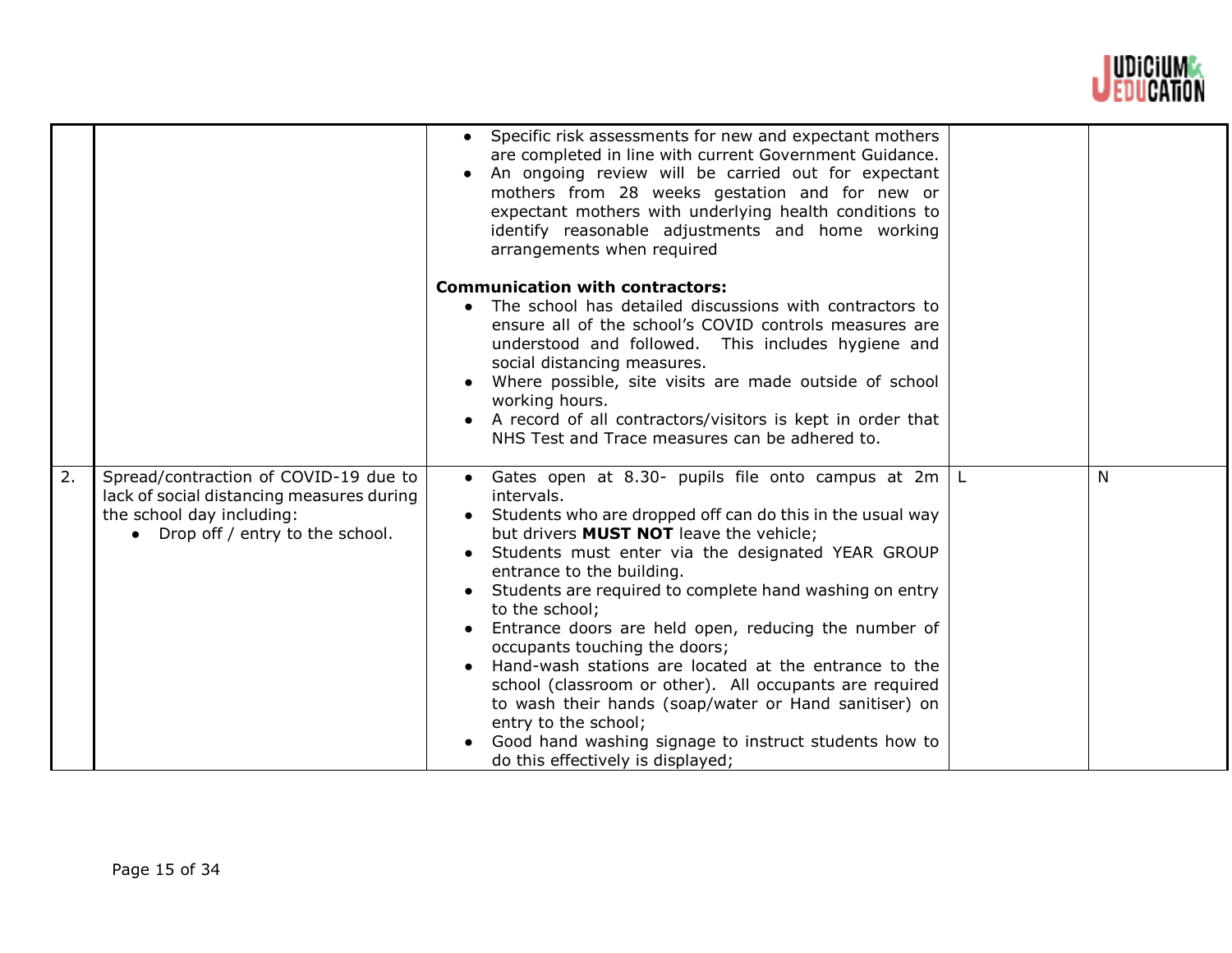

|    |                                                                                                                                                   | The school management keep this under review and will<br>consult with parents or students who are not following the<br>new procedures/start time for their group;<br>Students will not be permitted to gather with students<br>outside of their group at the start and end of the day.<br>Students have been informed how to remove face<br>coverings correctly (not touching the front of their face),<br>washing hands immediately on arrival, disposing of<br>temporary coverings appropriately and placing reusable<br>ones in plastic bags to take home.                                                                                                                                                                                                                                                                                                     |   |   |
|----|---------------------------------------------------------------------------------------------------------------------------------------------------|-------------------------------------------------------------------------------------------------------------------------------------------------------------------------------------------------------------------------------------------------------------------------------------------------------------------------------------------------------------------------------------------------------------------------------------------------------------------------------------------------------------------------------------------------------------------------------------------------------------------------------------------------------------------------------------------------------------------------------------------------------------------------------------------------------------------------------------------------------------------|---|---|
| 3. | Spread/contraction of COVID-19 due to<br>lack of social distancing measures during<br>the school day including:<br>• Pickup / leaving the school. | • Students who are picked up can do this in the usual way<br>but drivers <b>MUST NOT</b> leave the vehicle;<br>Students must leave via the designated, signed<br>(specifically for this time) exit from the building;<br>Exit doors are held open, reducing the number of<br>occupants touching the doors;<br>Students are reminded to wash hands as they leave the<br>school building;<br>Hand-wash stations are located at the exits from the<br>school (classroom or other);<br>Good hand washing signage to instruct students how to<br>do this effectively;<br>Students are required to leave the school grounds and go<br>straight home, not to congregate on the school grounds,<br>nearby roads, recreational areas;<br>Finish times have been staggered for each key stage in<br>order to prevent large numbers of students leaving at the<br>same time. |   | N |
| 4. | Spread/contraction of COVID-19 due to<br>lack of social distancing measures during<br>the school day including:<br>• Classroom use / activities.  | There will be no large gatherings such as assemblies or<br>collective worship with more than one year group bubble.                                                                                                                                                                                                                                                                                                                                                                                                                                                                                                                                                                                                                                                                                                                                               | M | N |
|    |                                                                                                                                                   |                                                                                                                                                                                                                                                                                                                                                                                                                                                                                                                                                                                                                                                                                                                                                                                                                                                                   |   |   |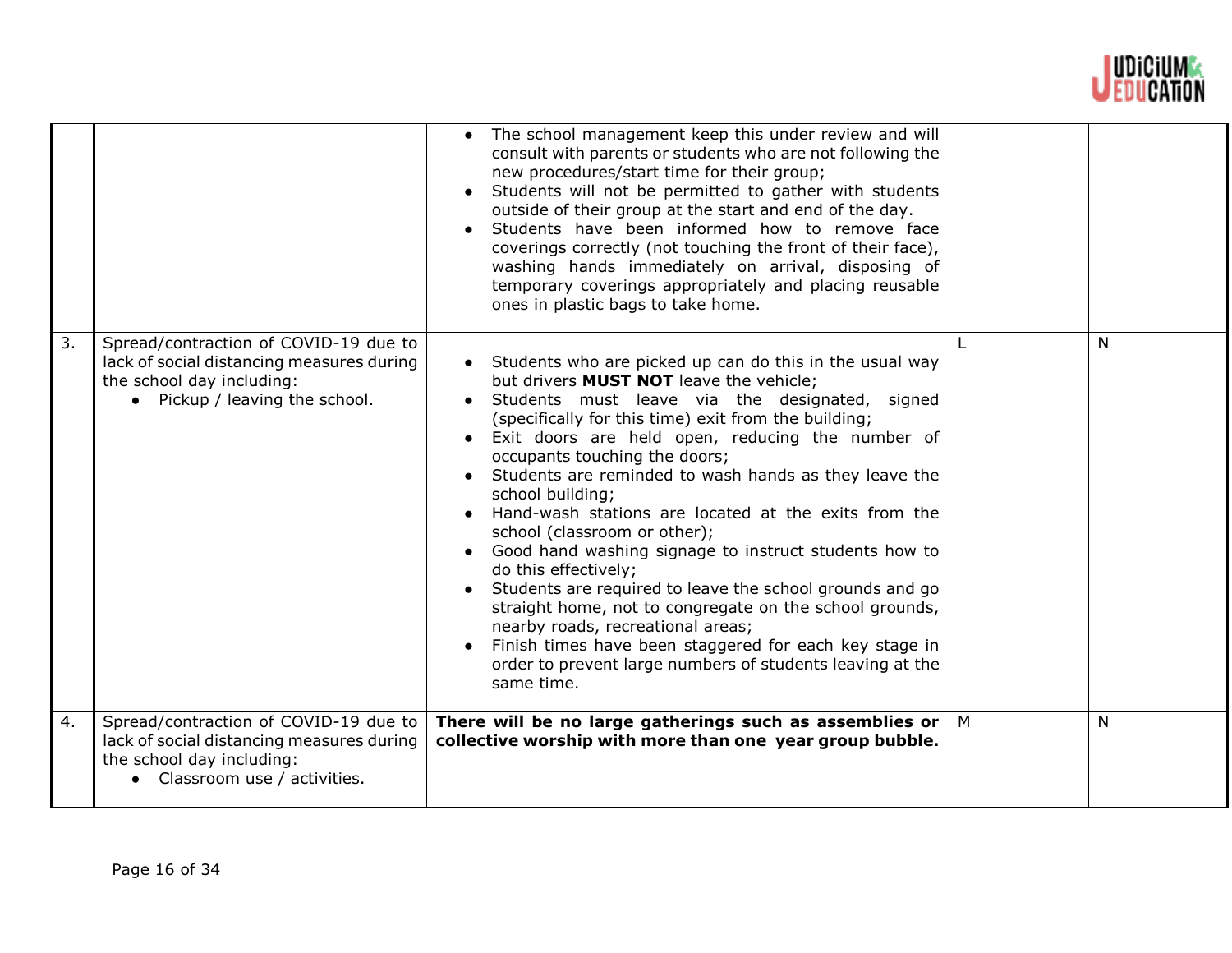

| Classroom sizes are restricted to a normal class<br>(approximately 30) students, 1 teacher and TA if required<br>(specific needs of class);<br>Students move class groups for specific subjects but<br>remain in their year group 'bubble' at all times;<br>Interaction with other year groups is prevented (as far as<br>possible);<br>Pupils move to classrooms - corridors are monitored by<br>staff. Regular cleaning on surfaces in place.<br>Classrooms have been organised to achieve 2m distances<br>between students and Teachers at all times;<br>Classrooms are arranged so that students sit side by side<br>and facing forwards, rather than face to face or side on.<br>Some practical rooms will use benching with no less than<br>1 meter gap between pupils.<br>Students are managed while entering the room to avoid<br>contact with each other of the Teacher;<br>Classroom furniture has been reduced.<br>Displays,<br>unnecessary cupboards and soft furnishings have been<br>removed. This is designed to enable successful cleaning<br>of all surfaces;<br>Individual and very frequently used equipment such as<br>pencils and pens are not shared;<br>staff and pupils have their own items;<br>Classroom based resources are only shared within a<br>bubble;<br>These resources are cleaned regularly as are classroom<br>surfaces;<br>Resources shared between bubbles, such as sports, art<br>and science equipment are cleaned frequently and<br>meticulously between use<br><b>OR</b><br>Resources shared between bubbles, such as sports, art<br>and science equipment are rotated to allow them to be |  |  |
|---------------------------------------------------------------------------------------------------------------------------------------------------------------------------------------------------------------------------------------------------------------------------------------------------------------------------------------------------------------------------------------------------------------------------------------------------------------------------------------------------------------------------------------------------------------------------------------------------------------------------------------------------------------------------------------------------------------------------------------------------------------------------------------------------------------------------------------------------------------------------------------------------------------------------------------------------------------------------------------------------------------------------------------------------------------------------------------------------------------------------------------------------------------------------------------------------------------------------------------------------------------------------------------------------------------------------------------------------------------------------------------------------------------------------------------------------------------------------------------------------------------------------------------------------------------------------------------------------------------------------------------|--|--|
|---------------------------------------------------------------------------------------------------------------------------------------------------------------------------------------------------------------------------------------------------------------------------------------------------------------------------------------------------------------------------------------------------------------------------------------------------------------------------------------------------------------------------------------------------------------------------------------------------------------------------------------------------------------------------------------------------------------------------------------------------------------------------------------------------------------------------------------------------------------------------------------------------------------------------------------------------------------------------------------------------------------------------------------------------------------------------------------------------------------------------------------------------------------------------------------------------------------------------------------------------------------------------------------------------------------------------------------------------------------------------------------------------------------------------------------------------------------------------------------------------------------------------------------------------------------------------------------------------------------------------------------|--|--|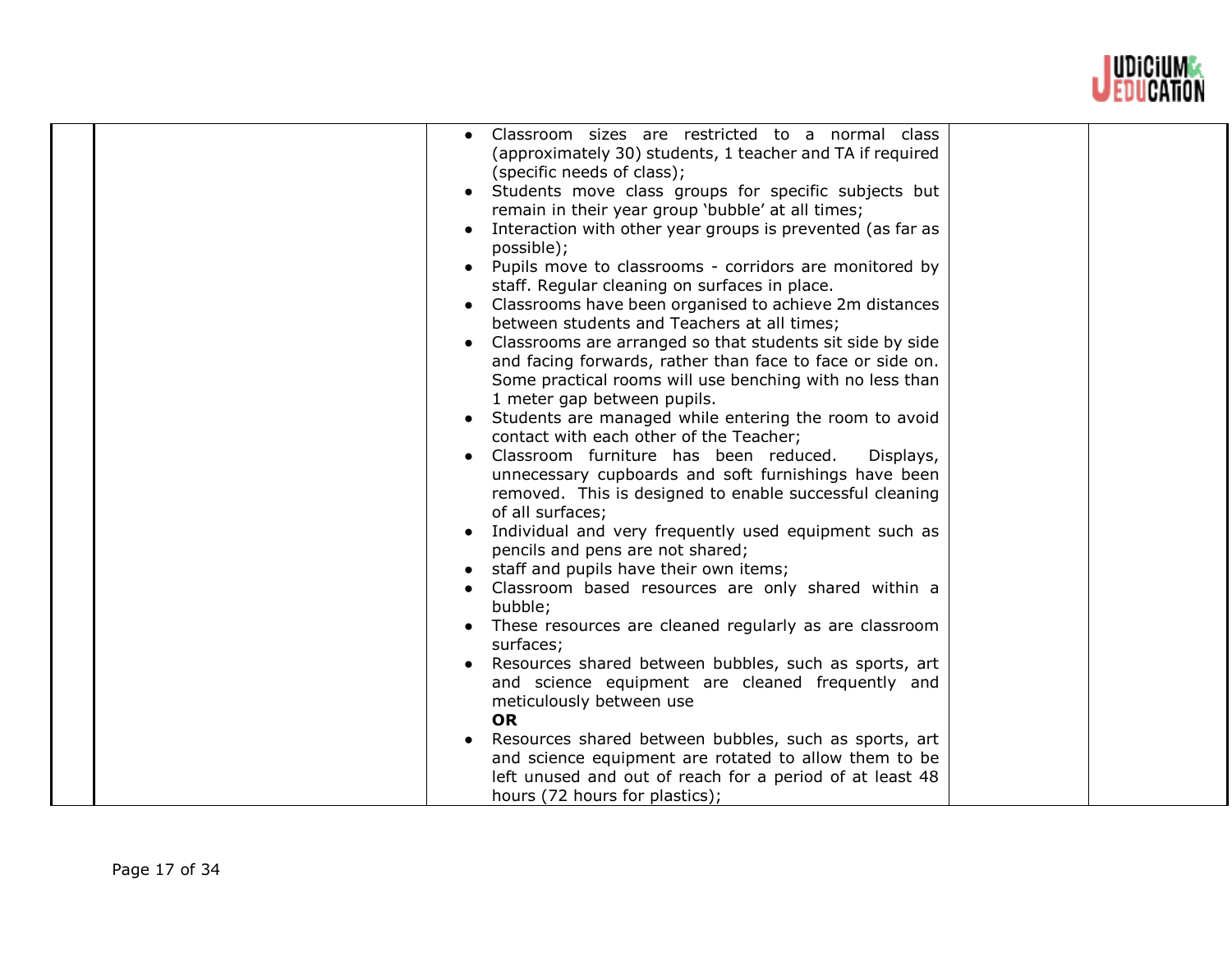

|    |                                                                                                                                                                                                   | Outdoor equipment is more frequently cleaned;<br>The school limits the amount of equipment students bring<br>to school to only essentials;<br>Shared resources can be taken home but this is avoided<br>where unnecessary;<br>All such resources are cleaned before used by others;<br>Students and staff use hand sanitiser on entry to the<br>classroom;<br>Use of external play equipment is limited. Students may<br>move around the playground as usual but stay within<br>their specific group. Not mixing with students from other<br>year groups;<br>Where possible, all spaces are well ventilated using<br>natural ventilation (opening windows) or ventilation units<br>Heads of Year, Faculties/Departments are proactive in<br>managing the risks in their areas of responsibility - this<br>means ensuring risk assessments are completed and<br>reviewed and their teams are aware of procedures and<br>protocols<br>Where students are not responding to social distancing<br>rules and ignore staff requests to keep apart or maintain<br>good hygiene, a member of the SLT will be asked to assist<br>and implement the Disciplinary Procedure. |   |
|----|---------------------------------------------------------------------------------------------------------------------------------------------------------------------------------------------------|-------------------------------------------------------------------------------------------------------------------------------------------------------------------------------------------------------------------------------------------------------------------------------------------------------------------------------------------------------------------------------------------------------------------------------------------------------------------------------------------------------------------------------------------------------------------------------------------------------------------------------------------------------------------------------------------------------------------------------------------------------------------------------------------------------------------------------------------------------------------------------------------------------------------------------------------------------------------------------------------------------------------------------------------------------------------------------------------------------------------------------------------------------------------|---|
| 5. | Spread/contraction of COVID-19 due to<br>lack of social distancing measures during<br>the school day including:<br>Dining;<br>$\bullet$<br>Moving around the school;<br>Break-time / playgrounds. | Separate lunch breaks are designated for each teaching<br>group (bubble/year group). Students will stay in these<br>groups during lunch;<br>Lunch area cleaned before and after each group's lunch<br>(not just at the end of break). Only one student will use<br>a clean lunch space before it is cleaned again;<br>Students and staff lunch seating kept 2m apart;<br>Dining is organised so that no person sits facing another<br>while eating.<br>and                                                                                                                                                                                                                                                                                                                                                                                                                                                                                                                                                                                                                                                                                                        | N |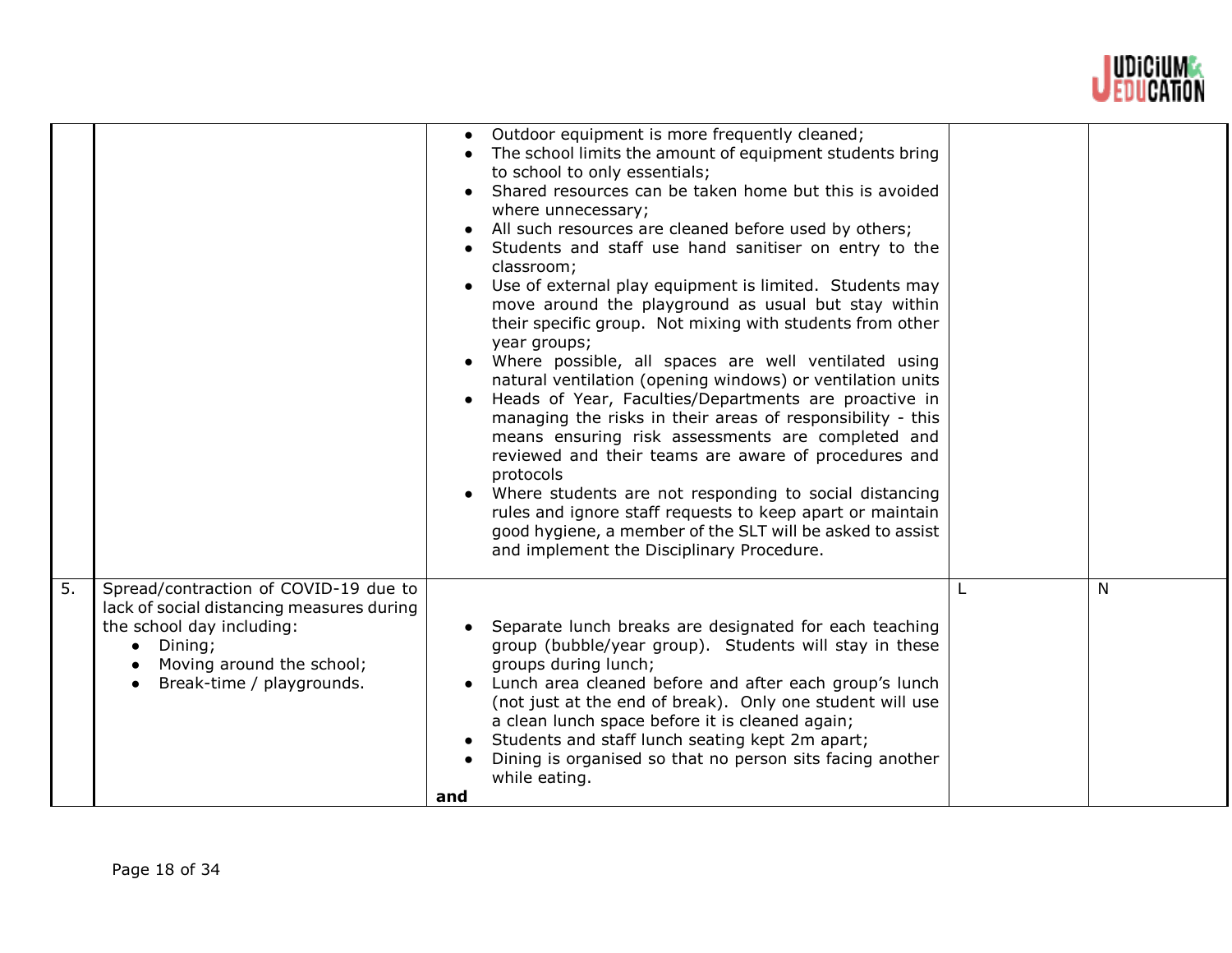

|  | Students have packed lunches in their designated<br>classrooms;<br>Tables are wiped clean with an appropriate disinfectant<br>before and after lunch;<br>Students are advised to clean hands before and after<br>eating lunch in the classroom.<br>Moving around the school: |  |
|--|------------------------------------------------------------------------------------------------------------------------------------------------------------------------------------------------------------------------------------------------------------------------------|--|
|  | • Movement to different areas within the school is reduced                                                                                                                                                                                                                   |  |
|  | as much as possible;                                                                                                                                                                                                                                                         |  |
|  | External doors are used to move students from one area                                                                                                                                                                                                                       |  |
|  | to another. Effectively creating external corridors in the                                                                                                                                                                                                                   |  |
|  |                                                                                                                                                                                                                                                                              |  |
|  | open air;                                                                                                                                                                                                                                                                    |  |
|  | Where possible, all spaces are well ventilated using                                                                                                                                                                                                                         |  |
|  | natural ventilation (opening windows) or ventilation                                                                                                                                                                                                                         |  |
|  | units:                                                                                                                                                                                                                                                                       |  |
|  | Additional furniture, coats, bags are not permitted in the                                                                                                                                                                                                                   |  |
|  | school corridor;                                                                                                                                                                                                                                                             |  |
|  | Corridors are sterile environments and kept as clear as                                                                                                                                                                                                                      |  |
|  | possible;                                                                                                                                                                                                                                                                    |  |
|  | Corridors that cannot provide 2m separation (although                                                                                                                                                                                                                        |  |
|  | passing in the corridor is deemed low risk) are designated                                                                                                                                                                                                                   |  |
|  | one way where possible;                                                                                                                                                                                                                                                      |  |
|  | Corridor floors are demarcated to show safe distance                                                                                                                                                                                                                         |  |
|  | signage;                                                                                                                                                                                                                                                                     |  |
|  | Times are allocated for each group to reduce the need to                                                                                                                                                                                                                     |  |
|  | pass one another in open spaces;                                                                                                                                                                                                                                             |  |
|  | Where possible students will move with their group only                                                                                                                                                                                                                      |  |
|  | and will not mix with other groups;                                                                                                                                                                                                                                          |  |
|  | Staff will generally manage student movement but keep<br>$\bullet$                                                                                                                                                                                                           |  |
|  | a suitable social distance from students and other staff;                                                                                                                                                                                                                    |  |
|  |                                                                                                                                                                                                                                                                              |  |
|  |                                                                                                                                                                                                                                                                              |  |
|  | Break-times / playgrounds:                                                                                                                                                                                                                                                   |  |
|  | • Separate areas (at a safe distance using government                                                                                                                                                                                                                        |  |
|  | guidance) are issued for each separate class group.                                                                                                                                                                                                                          |  |
|  |                                                                                                                                                                                                                                                                              |  |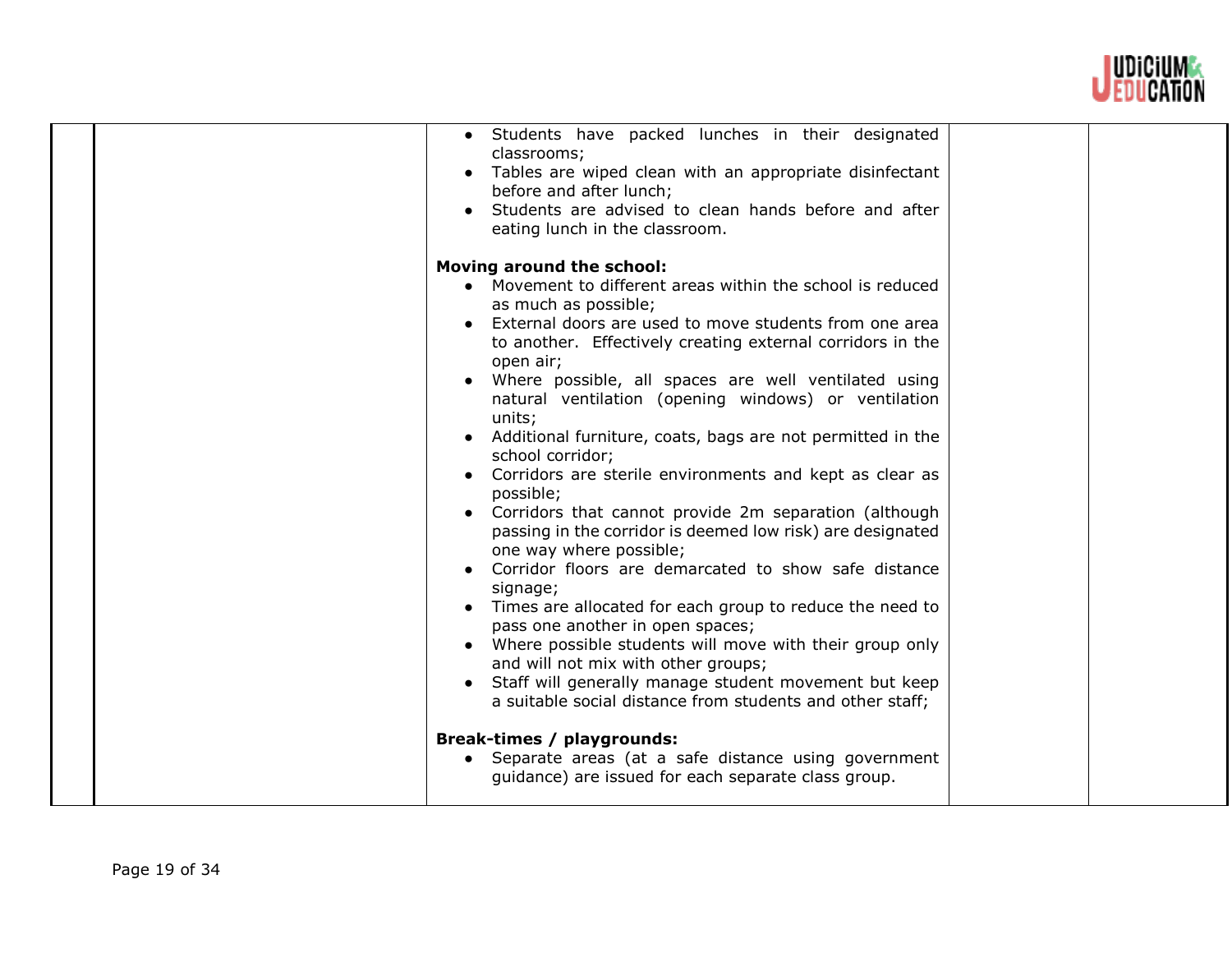

|    |                                                                                            | Secondary / colleges:<br>• Students are permitted to complete normal playground<br>activities;<br>Contact sports are not permitted;<br>Mixing with other groups is not permitted;<br>Each year group is assigned a specific area of the school<br>to use;<br>Daily inspection and enhanced cleaning programs are in<br>place for external areas.                                                                                                                                                                                                                                                                                                                                                                                                                                                                                                                                                                                                                                                                                                                                                                                                    |   |
|----|--------------------------------------------------------------------------------------------|-----------------------------------------------------------------------------------------------------------------------------------------------------------------------------------------------------------------------------------------------------------------------------------------------------------------------------------------------------------------------------------------------------------------------------------------------------------------------------------------------------------------------------------------------------------------------------------------------------------------------------------------------------------------------------------------------------------------------------------------------------------------------------------------------------------------------------------------------------------------------------------------------------------------------------------------------------------------------------------------------------------------------------------------------------------------------------------------------------------------------------------------------------|---|
| 6. | Spread/contraction of COVID-19 due to<br>lack of hand-washing and general poor<br>hygiene. | • Staff and parents are encouraged to use education<br>resources such as e-bug and PHE schools resources;<br>Hand washing stations are positioned at each student,<br>staff and visitor entrance to the school;<br>All those entering the school are required to wash/sanitise<br>their hands;<br>Hand washing stations are located in each year group<br>area, within each classroom and on entry to the dining<br>hall;<br>Hand washing sinks are located within each toilet<br>provision;<br>Signage is located adjacent to each wash station or sink<br>reminding occupants to wash their hands and how to do<br>it effectively;<br>Students and staff have been shown how to wash hands<br>properly;<br>Help is available for children and young people who have<br>trouble cleaning their hands independently;<br>Hand washing is recommended frequently and required<br>at the following times:<br>$\triangleright$ Entry and exit from the school;<br>$\triangleright$ After using the toilet;<br>$\triangleright$ When returning from breaks<br>$\triangleright$ On entry to the dining hall;<br>$\triangleright$ Before and after eating; | N |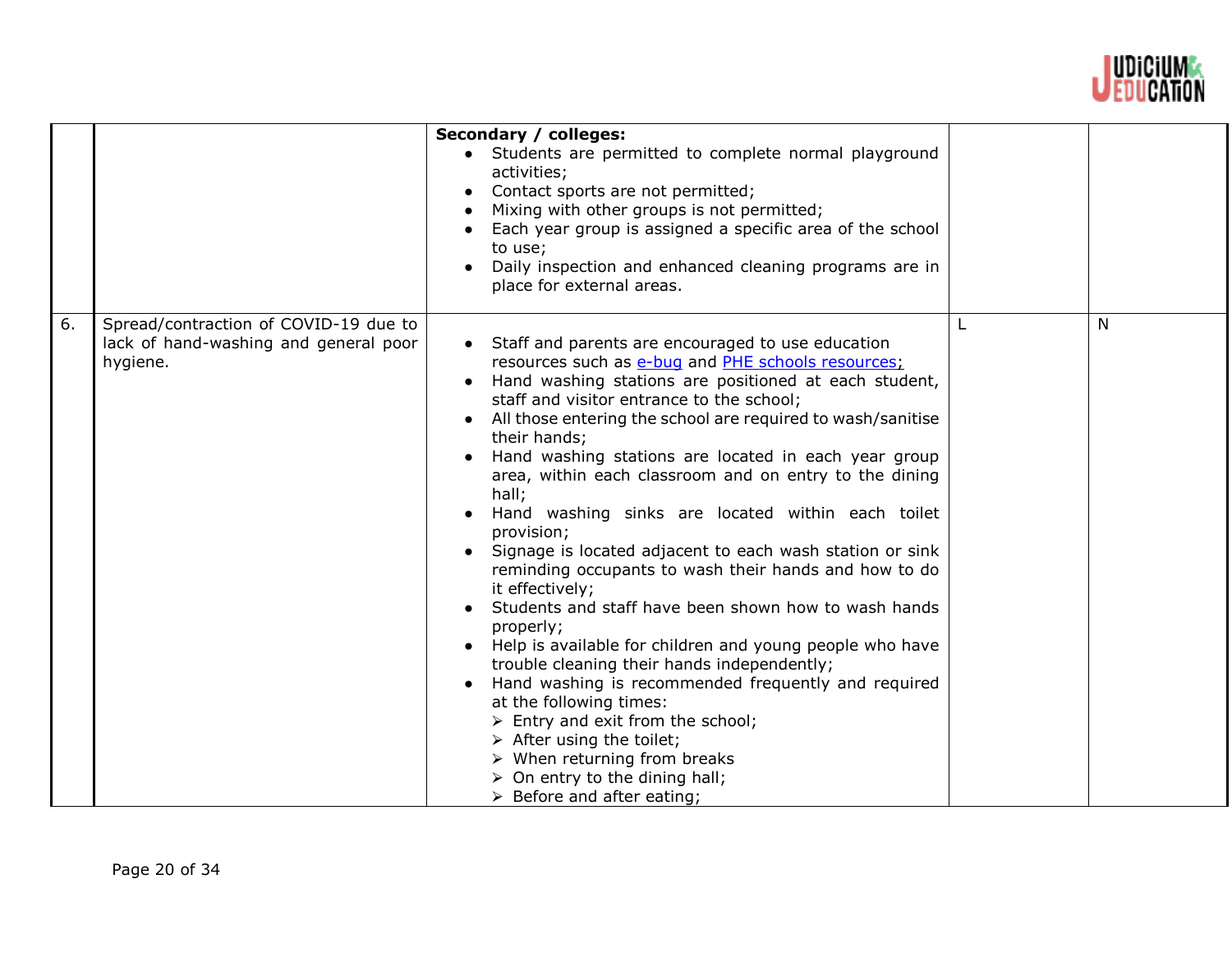

|    |                                                                              | $\triangleright$ On entry and exit from each classroom.                                                                                                                                                                                                                                                                                                                                                                                                                                                                                                                                                                                                                                                                                                                                                                                                                                                                                                                                                                                                                                                                                                               |    |   |
|----|------------------------------------------------------------------------------|-----------------------------------------------------------------------------------------------------------------------------------------------------------------------------------------------------------------------------------------------------------------------------------------------------------------------------------------------------------------------------------------------------------------------------------------------------------------------------------------------------------------------------------------------------------------------------------------------------------------------------------------------------------------------------------------------------------------------------------------------------------------------------------------------------------------------------------------------------------------------------------------------------------------------------------------------------------------------------------------------------------------------------------------------------------------------------------------------------------------------------------------------------------------------|----|---|
|    |                                                                              | Unnecessary touching of the face is discouraged.<br>Teachers will remind students to use tissues and bin them<br>once used. If tissues are not readily available exactly<br>when needed occupants are reminded to cough or sneeze<br>into their arm, 'catch it, bin it, kill it';<br>Toilets and wash stations have single-use paper towel for<br>drying hands.<br>Control of Infection training will be provided to staff, e-<br>learning modules are available from the Judicium portal                                                                                                                                                                                                                                                                                                                                                                                                                                                                                                                                                                                                                                                                             |    |   |
| 7. | Spread/contraction of COVID-19 due to<br>lack of adequate cleaning measures. | The school has implemented additional cleaning regimes.<br>$\bullet$<br>This includes the following:<br>Frequent cleaning of classrooms, Toilets, common<br>➤<br>areas and dining halls;<br>Frequent cleaning of all touched surfaces, such as<br>$\blacktriangleright$<br>door handles, handrails, table tops, play equipment<br>and toys.<br>Classroom furniture and soft furnishings have been<br>reduced in order to improve the ability to effectively clean<br>rooms;<br>Classrooms will be cleaned at lunch breaks and after<br>school;<br>Toilets will be cleaned, after break and at the end of the<br>day;<br>Common areas will be cleaned once a day;<br>Equipment used by the students and staff will be suitably<br>cleaned at the end of each day or before it is used by<br>another person;<br>If an area is suspected to have been contaminated by<br>coronavirus (a positive case is detected for an occupant<br>of a classroom), the room will be subject to a hard surface<br>clean with disposable cleaning materials and the<br>associated waste will be double bagged to be stored<br>securely for 72 hours before disposal as per the guidance | L. | N |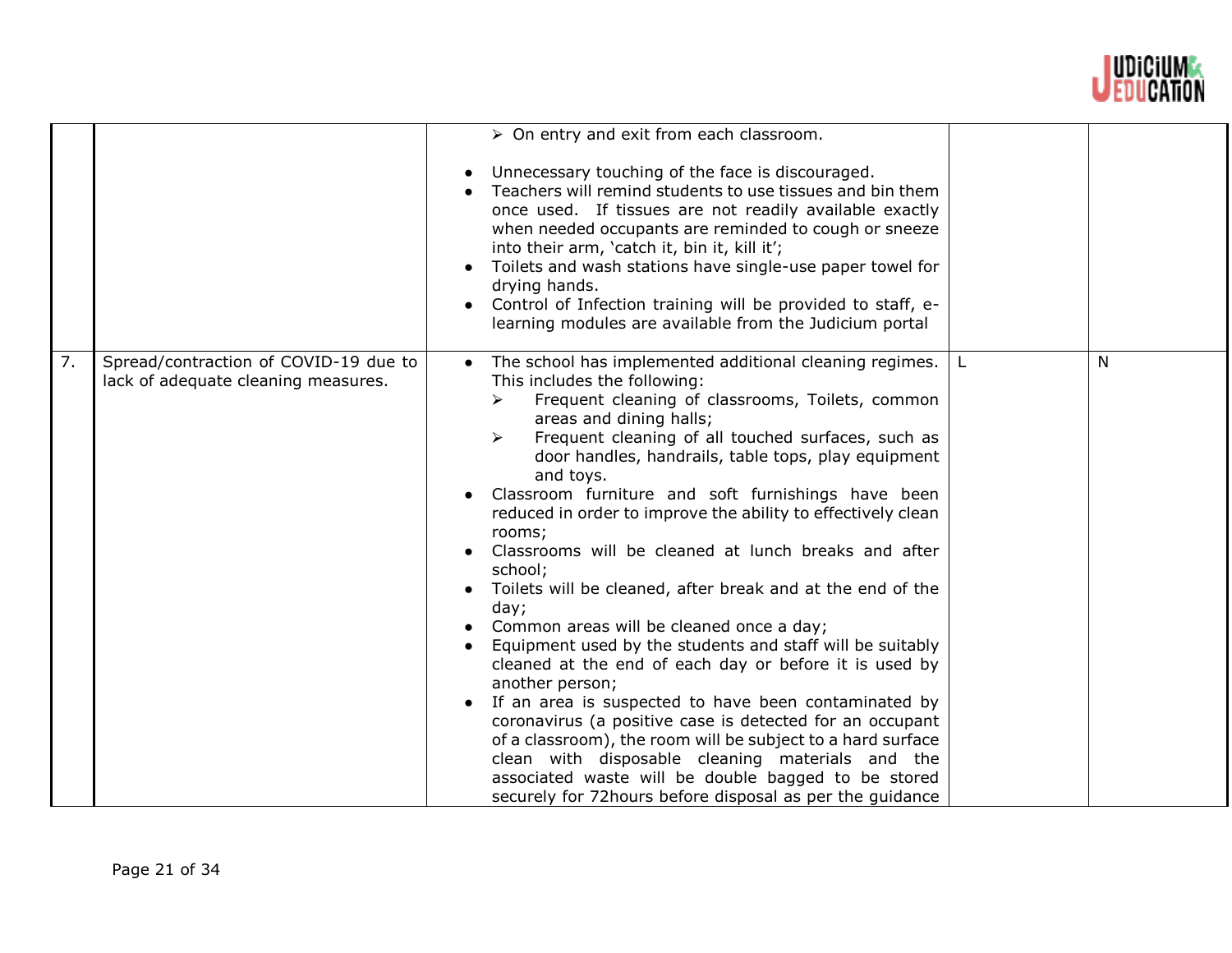

|    |                                                                                                                 | set<br>on<br>https://www.gov.uk/government/publications/covid-19-<br>decontamination-in-non-healthcare-settings/covid-19-<br>decontamination-in-non-healthcare-settings                                                                                                                                                                                                                                                                                                                                                                                                                                                                                                                                                                                                                                                                                                                                                                                                                                                                                                                                                                                                                                                                                                                                                                                                                                                                                                                                                                                                                                                                                                           |   |
|----|-----------------------------------------------------------------------------------------------------------------|-----------------------------------------------------------------------------------------------------------------------------------------------------------------------------------------------------------------------------------------------------------------------------------------------------------------------------------------------------------------------------------------------------------------------------------------------------------------------------------------------------------------------------------------------------------------------------------------------------------------------------------------------------------------------------------------------------------------------------------------------------------------------------------------------------------------------------------------------------------------------------------------------------------------------------------------------------------------------------------------------------------------------------------------------------------------------------------------------------------------------------------------------------------------------------------------------------------------------------------------------------------------------------------------------------------------------------------------------------------------------------------------------------------------------------------------------------------------------------------------------------------------------------------------------------------------------------------------------------------------------------------------------------------------------------------|---|
| 8. | Spread/contraction of COVID-19 due to<br>lack of social distancing measures. In<br>particular school employees. | Employees are required to conform with social distancing<br>requirements at all times;<br>School offices are either reduced in occupation and desks<br>are positioned in order to provide adequate separation or<br>staff are moved to other areas to reduce contact;<br>Staff rooms are not to be used unless these are large<br>enough to safely accommodate current staff numbers at<br>a safe social distance from each other;<br>• Each staff area has been assessed, a maximum number<br>of staff occupancy per room has been placed on the door;<br>Staff are encouraged to bring a packed lunch and use the<br>larger dining areas, keeping a suitable distance from<br>other occupants;<br>Students will practice social distancing from staff<br>appropriate to their age and as described in additional<br>points of this assessment;<br>• Employees will be provided with and wear PPE when<br>required in accordance with Government guidance.<br>Where a pupil or member of staff has had Close Contact<br>with an individual who has had a positive test, they should<br>arrange to be tested and self-isolate for 10 days. If the<br>test result is negative, the individual should continue to<br>self-isolate for the full 10 days and if the test result is<br>positive, the individual and their household should also<br>isolate for 10 days.<br>The definition of Close Contact is:<br>Anyone who has had any of the following types of contact<br>with someone who has tested positive for coronavirus<br>(COVID-19) with a PCR or LFD test:<br>1. face-to-face contact including being coughed on or<br>having a face-to-face conversation within 1 metre | N |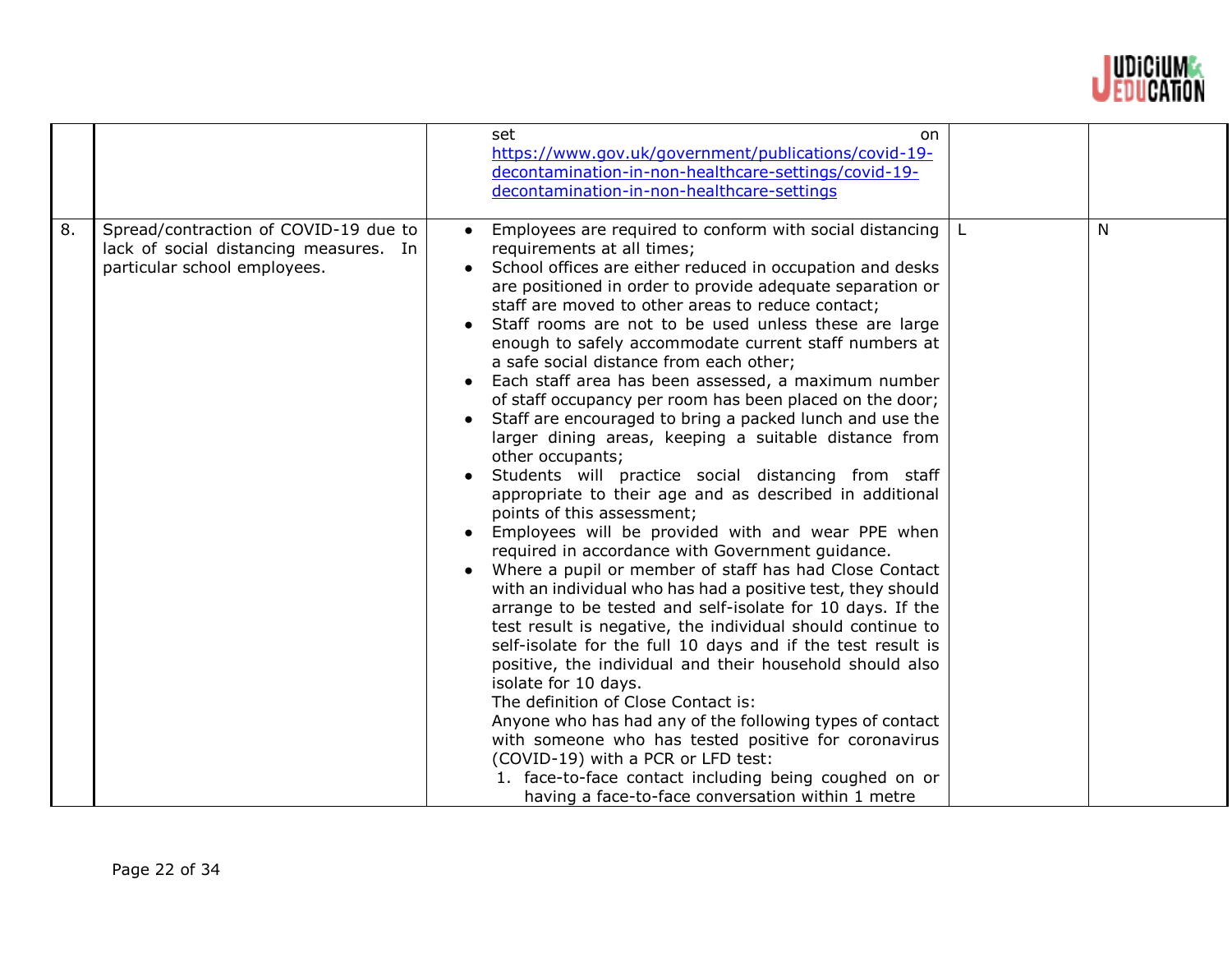

|    |                                                                                                                                                                                                                                                                                                                                                                                  | 2. been within 1 metre for 1 minute or longer without<br>face-to-face contact<br>3. sexual contacts<br>4. been within 2 metres of someone for more than 15<br>minutes (either as a one-off contact, or added up<br>together over one day)<br>5. travelled in the same vehicle or a plane                                                                                                                                                                                                                                                                                                                                                                                                                                                                                                                                                                                                                                                                                                                                                                                                                                                                                                                                                                                                                                                                                                     |   |
|----|----------------------------------------------------------------------------------------------------------------------------------------------------------------------------------------------------------------------------------------------------------------------------------------------------------------------------------------------------------------------------------|----------------------------------------------------------------------------------------------------------------------------------------------------------------------------------------------------------------------------------------------------------------------------------------------------------------------------------------------------------------------------------------------------------------------------------------------------------------------------------------------------------------------------------------------------------------------------------------------------------------------------------------------------------------------------------------------------------------------------------------------------------------------------------------------------------------------------------------------------------------------------------------------------------------------------------------------------------------------------------------------------------------------------------------------------------------------------------------------------------------------------------------------------------------------------------------------------------------------------------------------------------------------------------------------------------------------------------------------------------------------------------------------|---|
| 9. | Spread/contraction of COVID-19 due to<br>insufficient First aid measures or poor<br>arrangements when handling student's<br>medication. This includes:<br>• Dealing with general First aid;<br>Lack of trained first aiders;<br>Dealing with a suspected case of<br>Covid-19;<br>Inappropriate handling/removal<br>of clinical waste<br>• Aerosol Generating Procedures<br>(AGP) | • A specific First aid needs assessment has been completed<br>- see other 'First Aid Needs assessment - COVID-19;<br>• The FA assessment takes into account numbers and ages<br>of students, number and training of employees;<br>This information forms the decision on what activities and<br>groups can safely be managed within the school;<br>This includes sufficient first aiders for the school to the<br>number of students with a particular focus on early years<br>provision;<br>Qualified first aiders are in place at an appropriate ratio<br>$\bullet$<br>for paediatric first aiders for Early Years provision (Note<br>there is a three-month additional time allowed for<br>requalification due to current restrictions);<br>The school has a specific room/area dedicated for<br>suspected cases of COVID-19;<br>Where an individual exhibits symptoms during the school<br>day, the individual will be escorted to the marked<br>Isolation Room/Area to isolate them from the main<br>population until additional medical assistance can be<br>gained. This may be 111 support, an ambulance or until<br>they leave the site to self-isolate;<br>The door to the isolation room will be closed (where<br>possible).<br>Staff escorting the individual will be provided with<br>disposable gloves and apron if the 2-metre social<br>distancing rule cannot be maintained | N |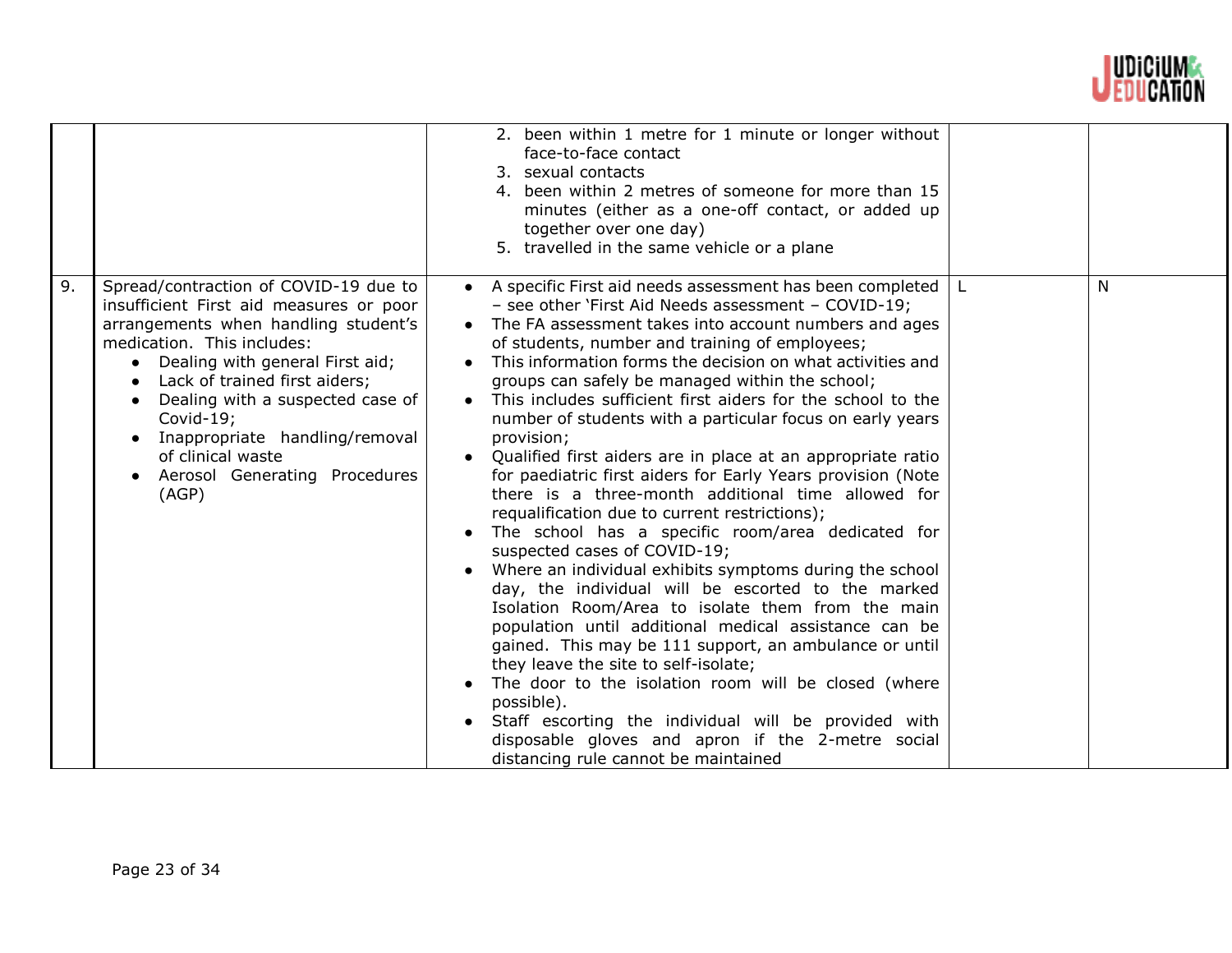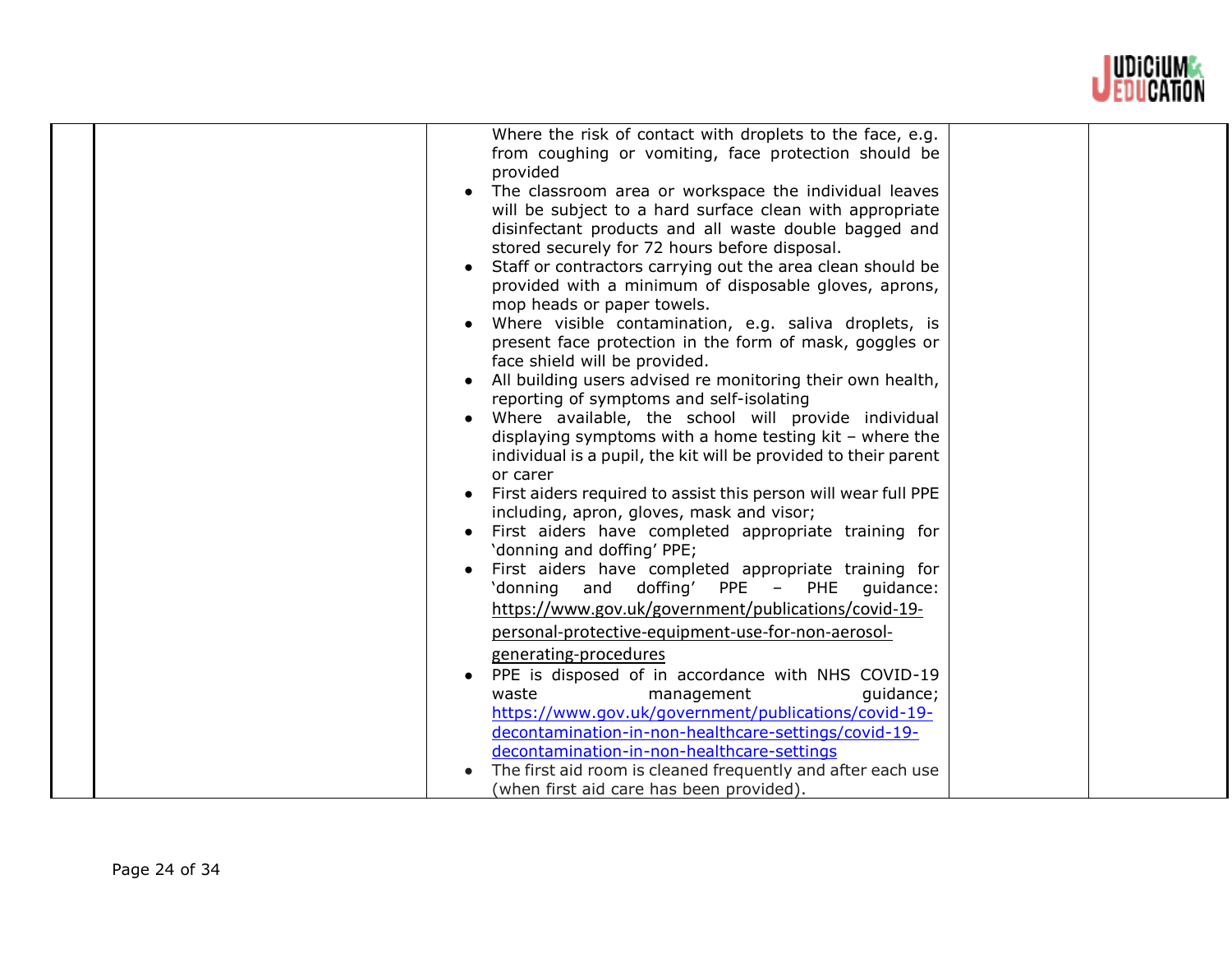

| Staff dispensing medication to students should minimise<br>contact and their wash hands before and after dispensing<br>the medication. If required, gloves will be worn by staff<br>when giving medication<br>Where appropriate, students should take the medication<br>out of the blister packs/bottles then place the unused<br>ones back in the cupboard, etc.<br><b>Waste disposal measures</b><br>Waste control measure from possible cases of COVID-19 and<br>cleaning of areas where possible cases have been identified<br>(including disposable cloths and tissues) are as follows:<br>Put in a plastic rubbish bag and tied when full;<br>$\bullet$<br>The plastic bag is placed in a second bin bag and tied;<br>It is put in a suitable and secure place and marked for<br>storage until the individual's test results are known;<br>Waste is stored safely and kept away from children;<br>Waste is not put in communal waste areas until negative<br>test results are known or the waste has been stored for<br>at least 72 hours;<br>If the individual tests negative, this can be put in with the<br>normal waste;<br>If the individual tests positive, then waste is stored for at<br>least 72 hours and then put in with the normal waste;<br>If storage for at least 72 hours is not appropriate, a<br>collection as a Category B infectious waste is arranged by<br>either local waste collection authority if they currently<br>collect your waste or otherwise by a specialist clinical<br>waste contractor. They will supply you with orange clinical<br>waste bags for waste bags can be sent for appropriate<br>treatment.<br>10<br>Spread/contraction of COVID-19 due to<br>Visitors are restricted to those who are absolutely $ L $<br>N<br>lack of social distancing measures for<br>necessary (E.g. peripatetic teachers). |                                             |                                                         |  |
|----------------------------------------------------------------------------------------------------------------------------------------------------------------------------------------------------------------------------------------------------------------------------------------------------------------------------------------------------------------------------------------------------------------------------------------------------------------------------------------------------------------------------------------------------------------------------------------------------------------------------------------------------------------------------------------------------------------------------------------------------------------------------------------------------------------------------------------------------------------------------------------------------------------------------------------------------------------------------------------------------------------------------------------------------------------------------------------------------------------------------------------------------------------------------------------------------------------------------------------------------------------------------------------------------------------------------------------------------------------------------------------------------------------------------------------------------------------------------------------------------------------------------------------------------------------------------------------------------------------------------------------------------------------------------------------------------------------------------------------------------------------------------------------------------------------------------------------------------------|---------------------------------------------|---------------------------------------------------------|--|
|                                                                                                                                                                                                                                                                                                                                                                                                                                                                                                                                                                                                                                                                                                                                                                                                                                                                                                                                                                                                                                                                                                                                                                                                                                                                                                                                                                                                                                                                                                                                                                                                                                                                                                                                                                                                                                                          |                                             |                                                         |  |
|                                                                                                                                                                                                                                                                                                                                                                                                                                                                                                                                                                                                                                                                                                                                                                                                                                                                                                                                                                                                                                                                                                                                                                                                                                                                                                                                                                                                                                                                                                                                                                                                                                                                                                                                                                                                                                                          |                                             |                                                         |  |
| • Parents;<br>prior appointment with SLT;                                                                                                                                                                                                                                                                                                                                                                                                                                                                                                                                                                                                                                                                                                                                                                                                                                                                                                                                                                                                                                                                                                                                                                                                                                                                                                                                                                                                                                                                                                                                                                                                                                                                                                                                                                                                                | external visitors to the school, including: | Parents are not permitted to enter the school without a |  |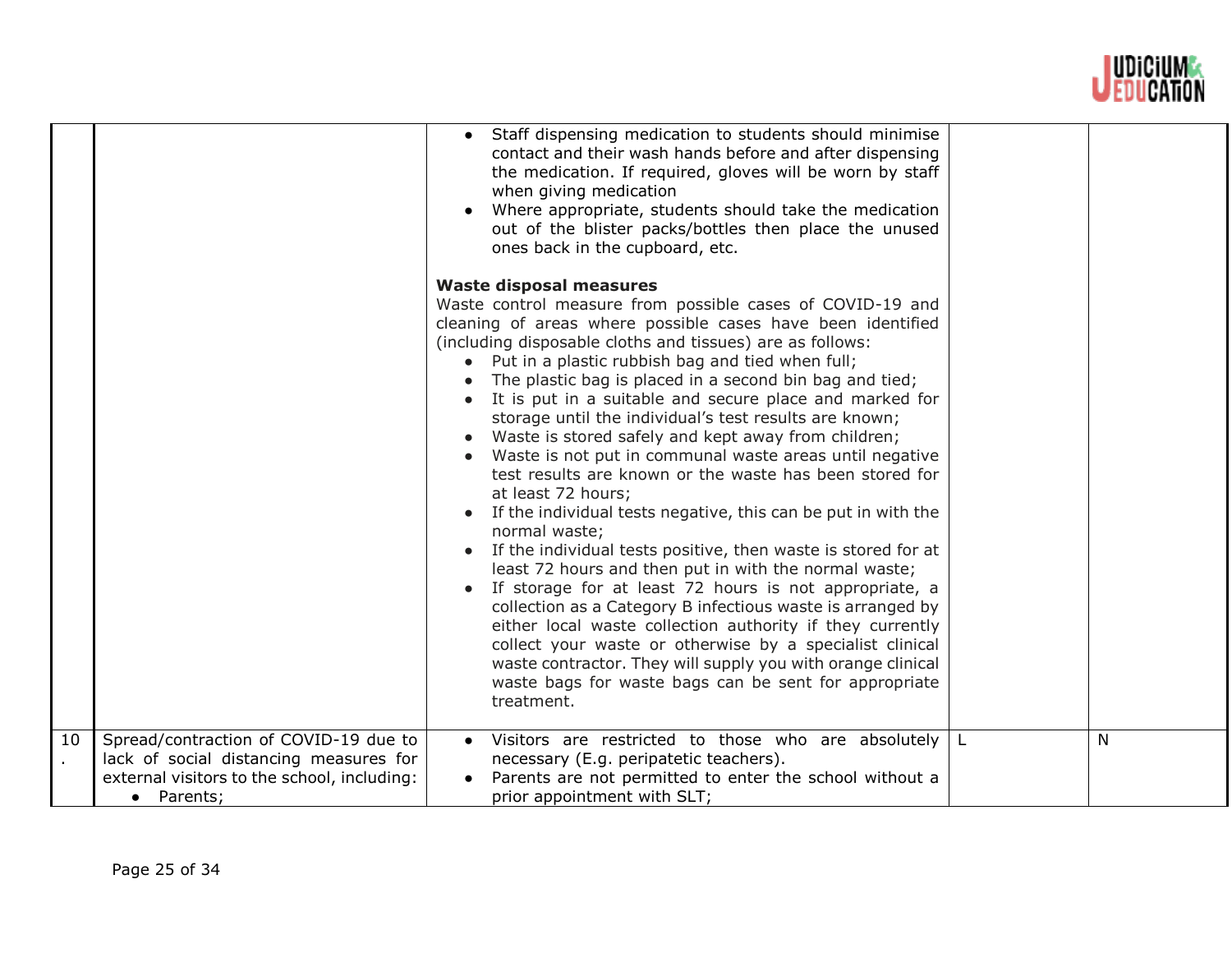

| $\bullet$<br>Inspectors; | Maintenance contractors;<br><b>External Teachers;</b><br>Delivery personnel<br>People hiring the premises. | Parents have been informed to call the school office or<br>email if they have any questions or concerns;<br>If parents need to drop off items for students, they should<br>be left at the school's main entrance for staff to collect;<br>For those who have to enter the school reception,<br>screens/counter-top Perspex shields have been installed<br>to reduce the risk to school staff;<br>Markings have been added to the floor asking visitors to<br>stay back at least 2m from the reception desk;<br>Touch screen sign in equipment in Reception to be wiped<br>after use<br>Visitors will only be permitted into the school if they have<br>an appointment;<br>A record of all visitors, including contractors, to site will<br>be kept and maintained;<br>Visitors will only be permitted at their designated time<br>and will be asked to wait outside of the school building<br>until their school contact is available;<br>The school contact is required to attend reception in good<br>time to meet their visitor;<br>Meetings with visitors will be via video conference or<br>phone where possible;<br>• If not possible social distancing measures will be adhered<br>to at all times;<br>Face to face meetings in small rooms or within 2m are not<br>permitted;<br>Premises' contractors will be managed in accordance with<br>a separate premises maintenance risk assessment written<br>specifically for this time;<br>Deliveries will be accepted at designated quiet times only;<br>Delivered items will be left outside of the school building<br>for staff to collect;<br>The number of ITT trainees, supply teachers, peripatetic<br>teachers and volunteers has been reduced where<br>possible; they all receive an induction to inform them of<br>the school's risk assessment and controls to prevent |  |
|--------------------------|------------------------------------------------------------------------------------------------------------|---------------------------------------------------------------------------------------------------------------------------------------------------------------------------------------------------------------------------------------------------------------------------------------------------------------------------------------------------------------------------------------------------------------------------------------------------------------------------------------------------------------------------------------------------------------------------------------------------------------------------------------------------------------------------------------------------------------------------------------------------------------------------------------------------------------------------------------------------------------------------------------------------------------------------------------------------------------------------------------------------------------------------------------------------------------------------------------------------------------------------------------------------------------------------------------------------------------------------------------------------------------------------------------------------------------------------------------------------------------------------------------------------------------------------------------------------------------------------------------------------------------------------------------------------------------------------------------------------------------------------------------------------------------------------------------------------------------------------------------------------------------------------------------------------------------------------------------|--|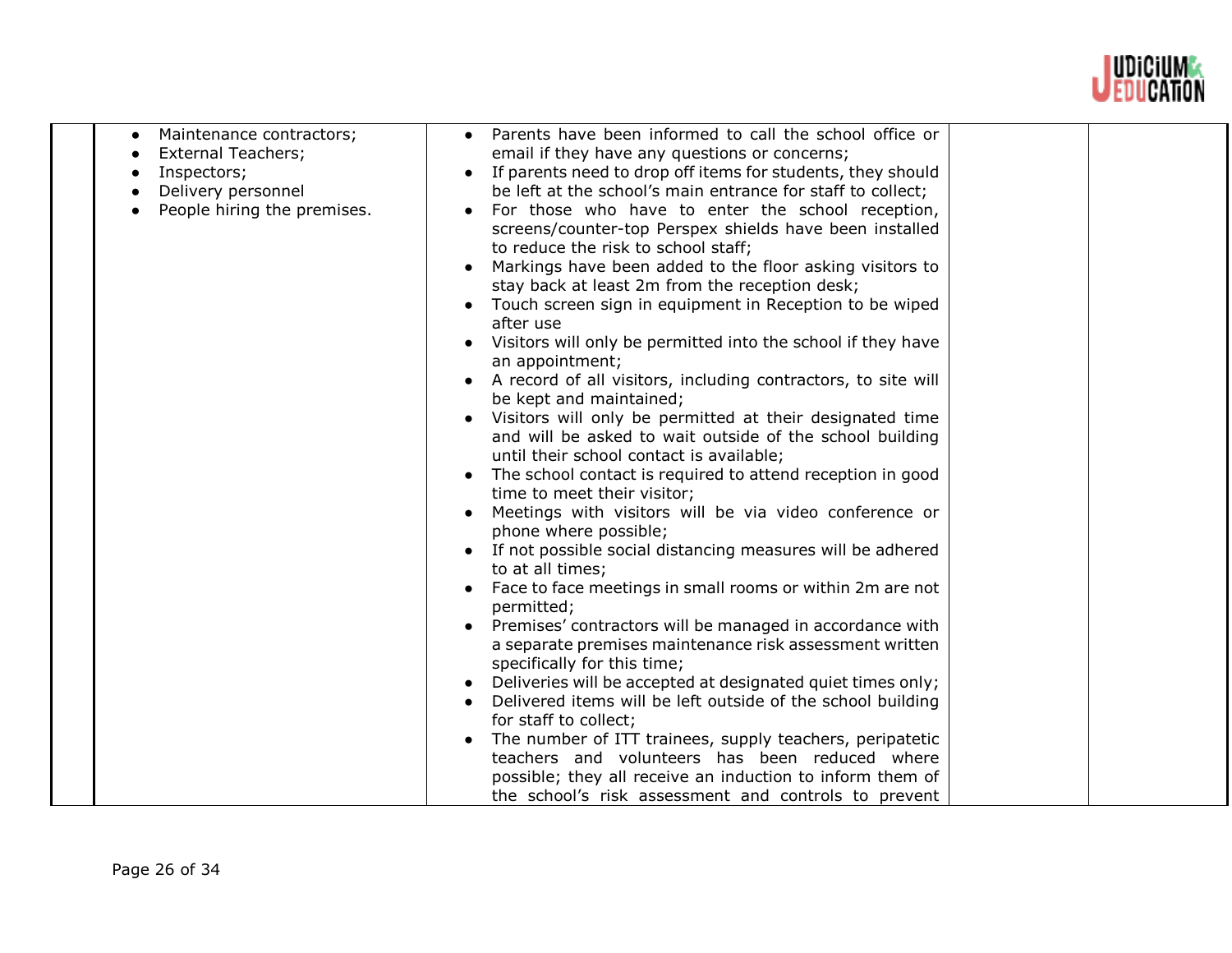

|     |                                                                                                                          | infection risks in the school, when pertinent, relevant<br>training is also provided.<br>Peripatetic teachers will complete a risk assessment for<br>the lessons they deliver, the school will review these to<br>ensure distancing requirements are maintained where<br>appropriate and efforts are made to reduce the number<br>of groups taught and locations worked in.                                                                                                                                                                                                                                                                                                                                                                                                        |              |             |
|-----|--------------------------------------------------------------------------------------------------------------------------|------------------------------------------------------------------------------------------------------------------------------------------------------------------------------------------------------------------------------------------------------------------------------------------------------------------------------------------------------------------------------------------------------------------------------------------------------------------------------------------------------------------------------------------------------------------------------------------------------------------------------------------------------------------------------------------------------------------------------------------------------------------------------------|--------------|-------------|
| 11. | Spread/contraction of COVID-19 due to<br>lack of social distancing measures. This<br>includes unsuitable use of toilets. | One in one out management of toilets is in place;<br>Toilet use protocols are managed by Teachers if located<br>adjacent to classrooms;<br>Toilets are cleaned throughout the day;<br>Students and staff are encouraged to close toilet lids<br>where applicable before flushing.                                                                                                                                                                                                                                                                                                                                                                                                                                                                                                  | L            | $\mathbf N$ |
| 12. | Lack of staffing / insufficient staff ratios                                                                             | Adequate ratio of staff to children will be maintained and<br>is assessed on a daily basis, based on potential staff<br>illness or self-isolation;<br>Children are suitably supervised at all times;                                                                                                                                                                                                                                                                                                                                                                                                                                                                                                                                                                               | $\mathbf{L}$ | N           |
| 13. | Lack of suitable premises management                                                                                     | The school adheres to the government guidance on $ L $<br>managing buildings that are partially open;<br>The school has applied the series of guidance documents<br>and advice sent out by Judicium regarding continued<br>premises management at this time;<br>Premises staff levels are maintained and suitable for the<br>use of the building;<br>Appropriate cleaning and premises staffing levels are in<br>place;<br>Waste removal and enhanced cleaning programs are in<br>place for the potential coronavirus contaminated waste;<br>Contingency in place for sudden premises staff absence;<br>The guidance provided in Judicium Education Newsletters<br>'Managing School Premises during COVID-19 outbreak', a<br>six-part series of guidance documents (in the form of |              | $\mathbf N$ |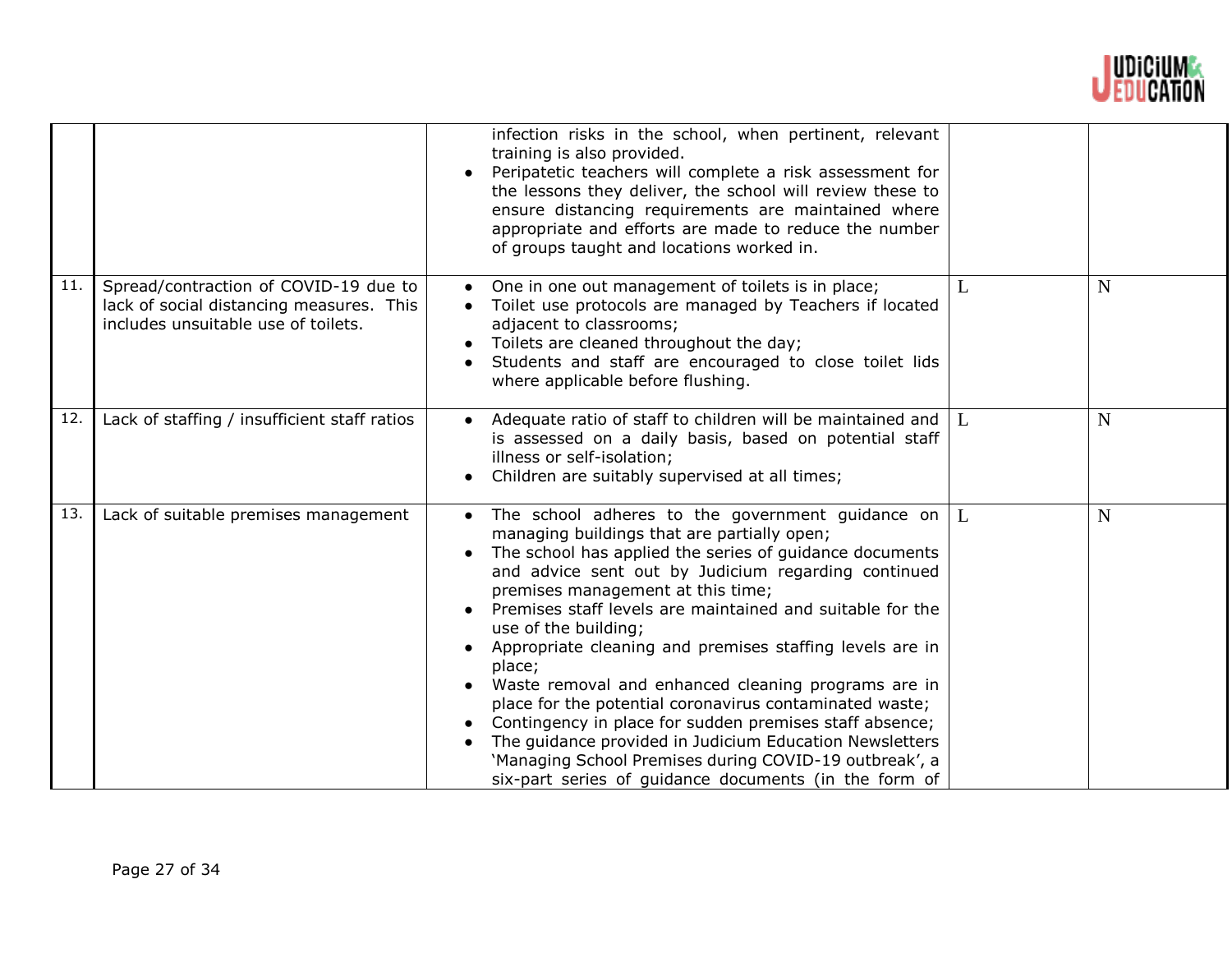

|     |                                                                                                                                                                                                  | newsletters) and a 'Managing Premises Functions'<br>separate risk assessment has been completed;<br>Good ventilation can help reduce the risk of spreading<br>coronavirus, where possible windows and doors (unless<br>fire doors) will be opened to improve general ventilation<br>through fresh air, when this is not possible, the Premises<br>Manager will look at improving mechanical systems.                                                                                                                                                                                                                                                                                                                                           |              |             |
|-----|--------------------------------------------------------------------------------------------------------------------------------------------------------------------------------------------------|------------------------------------------------------------------------------------------------------------------------------------------------------------------------------------------------------------------------------------------------------------------------------------------------------------------------------------------------------------------------------------------------------------------------------------------------------------------------------------------------------------------------------------------------------------------------------------------------------------------------------------------------------------------------------------------------------------------------------------------------|--------------|-------------|
| 14. | Hazardous substances management,<br>unsuitable COSHH management and<br>unsafe use of chemicals leading to ill-<br>health, environmental contamination or<br>fire.                                | Suitable storage and management of flammable hand $\lfloor L \rfloor$<br>sanitizer is in place;<br>All chemicals used for the cleaning of school buildings and<br>equipment is COSHH assessed and<br>managed<br>appropriately;<br>Material safety data sheets are held for all chemicals and<br>readily available to all staff;<br>All cleaning chemicals are stored safely and securely in<br>accordance with requirements;<br>COSHH safety training has been completed by all those<br>using chemicals for cleaning, COSHH e-learning training<br>is available from the Judicium portal<br>Appropriate PPE is available for all cleaning including<br>suitable PPE for cleaning of potential coronavirus<br>contaminated rooms or equipment. |              | N           |
| 15. | Fire and evacuation procedures being<br>inadequate at this time due to lack of<br>trained fire wardens or occupants being<br>spread around the building without<br>suitable procedures in place. | Evacuation plans including the following have been<br>reviewed:<br>$\triangleright$ Safe assembly points for occupants following social<br>distancing requirements;<br>$\triangleright$ Safe exit via the nearest available final exit;<br>$\triangleright$ Training occupants of any changes to evacuation, fire<br>safety training is available from the Judicium e-<br>learning portal<br>Ensuring there are enough trained fire wardens on-<br>site with the ability to sweep all used areas of the<br>school, fire warden training is available from the<br>Judicium e-learning portal                                                                                                                                                    | $\mathbf{L}$ | $\mathbf N$ |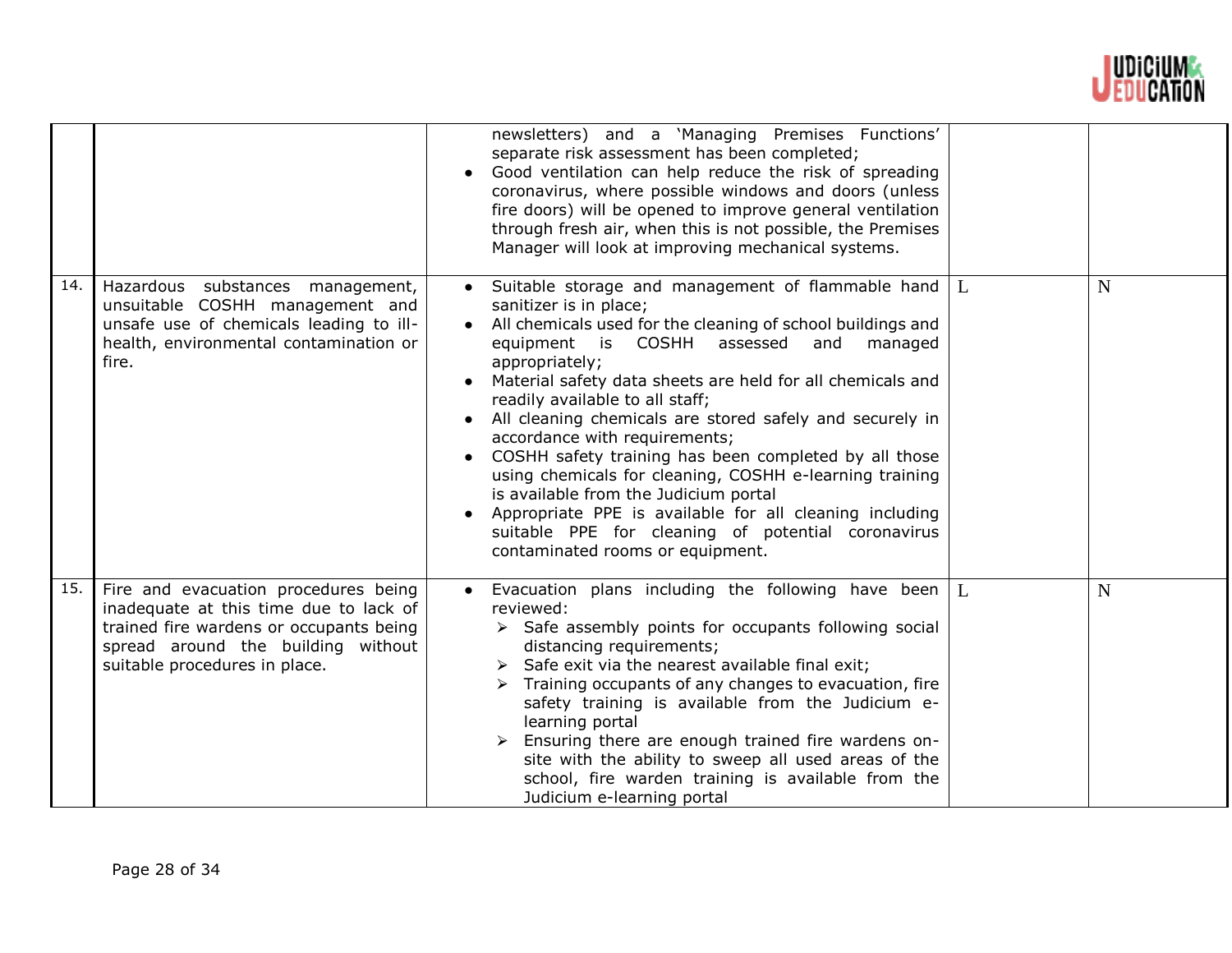

| 16 | Transmission of Covid-19 via food                                 | $\triangleright$ Use of the school has been reduced to enable safe<br>sweeping and evacuation.<br>All other fire system testing and maintenance has<br>continued as normal.<br>The Kitchen/Catering Manager has reviewed and $L$                                                                                                                                                                                                                                                                                                                                                                                                                                                                                                                                                                                                                                                                                                                                                                                                                                                                                            | N |
|----|-------------------------------------------------------------------|-----------------------------------------------------------------------------------------------------------------------------------------------------------------------------------------------------------------------------------------------------------------------------------------------------------------------------------------------------------------------------------------------------------------------------------------------------------------------------------------------------------------------------------------------------------------------------------------------------------------------------------------------------------------------------------------------------------------------------------------------------------------------------------------------------------------------------------------------------------------------------------------------------------------------------------------------------------------------------------------------------------------------------------------------------------------------------------------------------------------------------|---|
|    | preparation, handling, storage, contact<br>surfaces or packaging. | implemented the Guidance for food businesses on<br>coronavirus (COVID-19)<br>The Kitchen/Catering Manager has reviewed and<br>$\bullet$<br>implemented FSA <i>guidance on good hygiene practices</i> in<br>food preparation and PHE quidance<br>The HACCP processes and waste disposal arrangements<br>$\bullet$<br>have been reviewed to reduce the spread of coronavirus                                                                                                                                                                                                                                                                                                                                                                                                                                                                                                                                                                                                                                                                                                                                                  |   |
| 17 | Spread/contraction of COVID-19 during<br>an educational visit.    | Day trips resumed from the 12 <sup>th</sup> April with revised risk $\lfloor L \rfloor$<br>$\bullet$<br>assessments that incorporate specific covid secure<br>arrangements for the relevant visit.<br>In line with the roadmap, domestic residential education<br>visits can resume from 17th May<br>All such visits will be conducted in line with relevant<br>COVID-19 guidance and regulations in place at the time,<br>e.g., Annex C of May 2021 Schools coronavirus (COVID-<br>19) operational guidance.<br>Students will be kept in their consistent groups (bubbles)<br>for the purpose of the visit.<br>Sports fixture competitions with other schools that take<br>place outside have resumed and follow guidance<br>Sports fixture competitions with other schools that take<br>place inside have resumed and follow guidance<br>A risk assessment $-$ in line with the school's policy will be<br>$\bullet$<br>carried out for non-overnight domestic educational visits.<br>In accordance with government guidance, no<br>$\bullet$<br>international travel will take place within the current<br>academic year | N |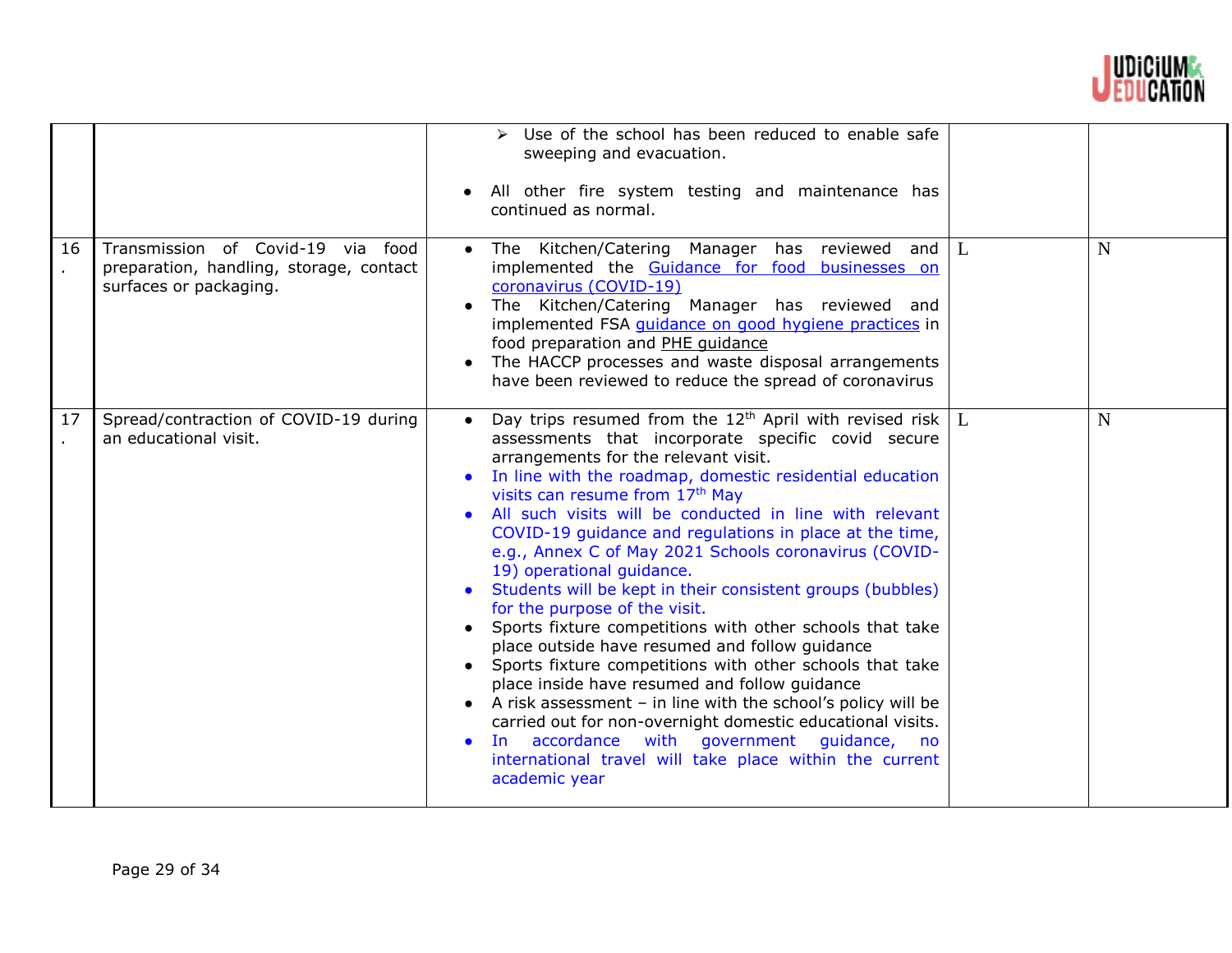

| 18 | Spread/contraction of Covid-19 due not                         |                                                                                                                                                                                                                                                                                                                                                                                                                                                                                                                                                                                                                                                                                                                                                                                                                                                                                                                                                                                                                                                                                                                                                                                                                                                                                                                                                                                                                                                                                                                                                                                                                                                       |   |             |
|----|----------------------------------------------------------------|-------------------------------------------------------------------------------------------------------------------------------------------------------------------------------------------------------------------------------------------------------------------------------------------------------------------------------------------------------------------------------------------------------------------------------------------------------------------------------------------------------------------------------------------------------------------------------------------------------------------------------------------------------------------------------------------------------------------------------------------------------------------------------------------------------------------------------------------------------------------------------------------------------------------------------------------------------------------------------------------------------------------------------------------------------------------------------------------------------------------------------------------------------------------------------------------------------------------------------------------------------------------------------------------------------------------------------------------------------------------------------------------------------------------------------------------------------------------------------------------------------------------------------------------------------------------------------------------------------------------------------------------------------|---|-------------|
|    | acting appropriately when a case is<br>suspected or confirmed. | If anyone in the school develops a new continuous<br>cough or high temperature or has a loss of, or<br>change in, their normal sense of taste or smell<br>(anosmia), the school will:<br>Send them home to begin isolation - the<br>isolation period includes the day the<br>symptoms starts and the next 10 full days<br>advise them to follow the quidance for<br>households with possible or confirmed<br>coronavirus (COVID-19) infection<br>advise them to arrange to have a test as<br>soon as possible to see if they have<br>coronavirus (COVID-19)<br>Other members of their household (including any<br>siblings and members of their support or childcare<br>bubble if they have one) should self-isolate.<br>Their isolation period includes the day symptoms<br>started for the first person in their household, or the<br>day their test was taken if they did not have<br>symptoms, whether this was a Lateral Flow Device<br>(LFD) or Polymerase Chain Reaction (PCR)<br>test), and the next 10 full days.<br>If a member of the household starts to display<br>symptoms while self-isolating they will need to<br>restart the 10 day isolation period and book a test.<br>• If anyone tests positive whilst not experiencing<br>symptoms but develop symptoms during the<br>isolation period, they must restart the 10 day<br>isolation period from the day they developed<br>symptoms.<br>Parents/Carers are informed that a responsible adult<br>should be on standby in order to collect their child from<br>school if they become unwell during the school day. The<br>name of the person who will collect the child needs to be | L | $\mathbf N$ |
|    |                                                                | provided and recorded for safeguarding                                                                                                                                                                                                                                                                                                                                                                                                                                                                                                                                                                                                                                                                                                                                                                                                                                                                                                                                                                                                                                                                                                                                                                                                                                                                                                                                                                                                                                                                                                                                                                                                                |   |             |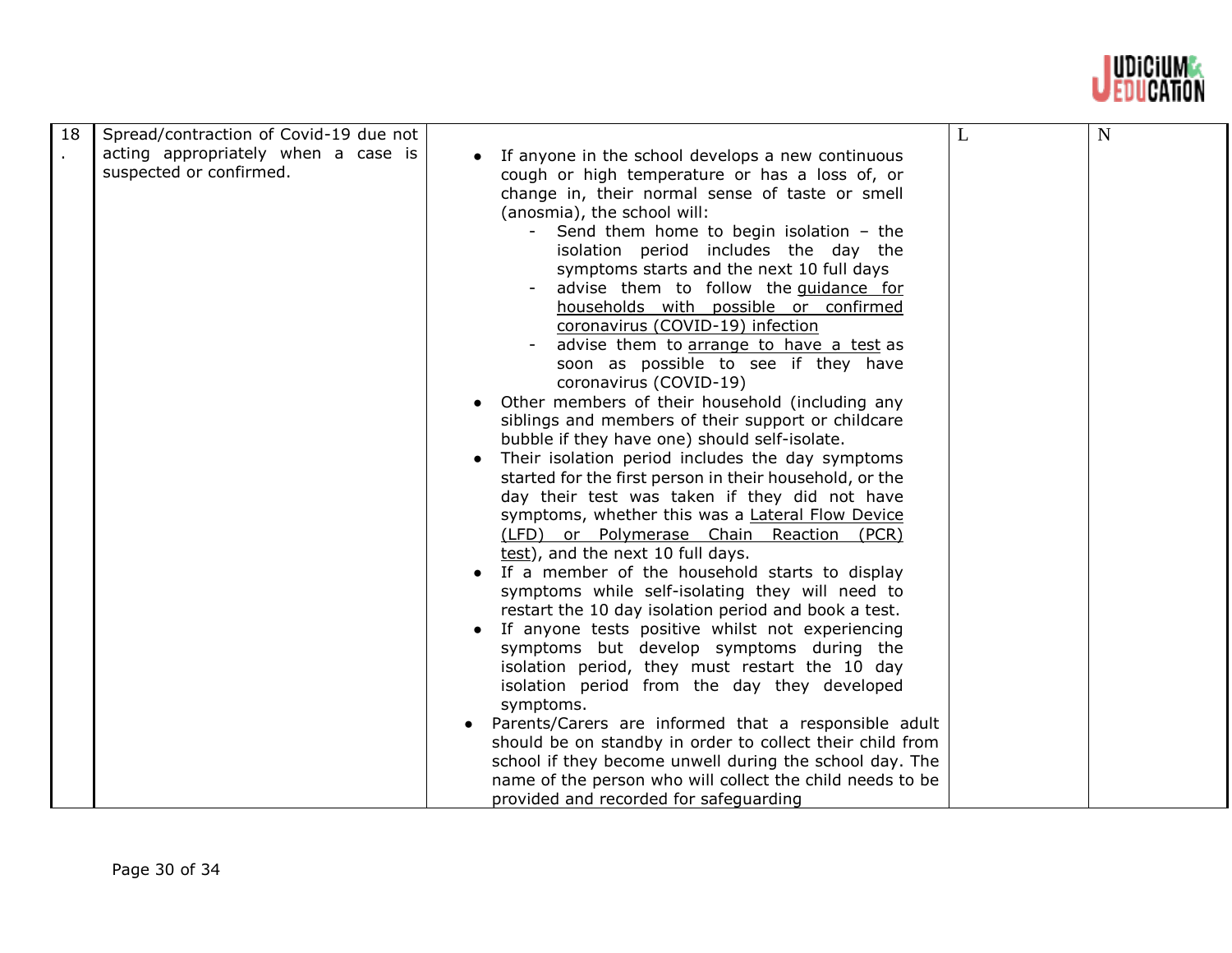

|    |                                                                                                                                                  | If a student develops symptoms in school time or has a<br>positive test they will avoid using public transport or be<br>collected by a member of their family or household. If this<br>cannot be done and age appropriate, they will walk or<br>cycle home. If this cannot be done then arrangement will<br>be organised by the school, divers will be made aware<br>they are transporting someone who has had a positive<br>test. Appropriate face coverings will be worn.<br>The school has identified the Local Health Protection<br>Team (HPT) so they can be contacted immediately in the<br>case of a case, the HPT details are available to the SLT<br>The school keeps informed of Government and<br>Department for Education guidance and updates<br>To avoid attendance to the school, remote education<br>plans are in place for students or groups that need to self-<br>isolate<br>A contingency plan is in place for a local outbreak, and if<br>the school is asked to close temporarily by HPT or local<br>authority to help control transmission. The plan may<br>involve a return to remaining open only for vulnerable<br>children and the children of critical workers only, and<br>providing remote education for all other pupils. |   |             |
|----|--------------------------------------------------------------------------------------------------------------------------------------------------|----------------------------------------------------------------------------------------------------------------------------------------------------------------------------------------------------------------------------------------------------------------------------------------------------------------------------------------------------------------------------------------------------------------------------------------------------------------------------------------------------------------------------------------------------------------------------------------------------------------------------------------------------------------------------------------------------------------------------------------------------------------------------------------------------------------------------------------------------------------------------------------------------------------------------------------------------------------------------------------------------------------------------------------------------------------------------------------------------------------------------------------------------------------------------------------------------------------------------------------------------------|---|-------------|
| 19 | Spread/contraction of Covid-19 due face<br>coverings not being worn where local<br>area restrictions or national lockdown<br>requirements apply. | Face coverings are used in accordance with the guidance<br>set out above (see guidance section);<br>Students (year 7 and above) and staff are required to wear<br>face coverings when moving through communal areas<br>when and if the school is under local area government local<br>intervention measures;<br>The school has measures in place to contact staff and<br>parents in good time should local restrictions result in face<br>coverings being required.                                                                                                                                                                                                                                                                                                                                                                                                                                                                                                                                                                                                                                                                                                                                                                                      | L | N           |
| 20 | Spread/contraction of COVID-19 during<br>out-of-hours<br>activities,<br>and<br>an<br>wraparound childcare.                                       | • From 17 <sup>th</sup> May, in line with Step 3, more than 15 pupils and $\vert$ L<br>staff are permitted indoors for one group                                                                                                                                                                                                                                                                                                                                                                                                                                                                                                                                                                                                                                                                                                                                                                                                                                                                                                                                                                                                                                                                                                                         |   | $\mathbf N$ |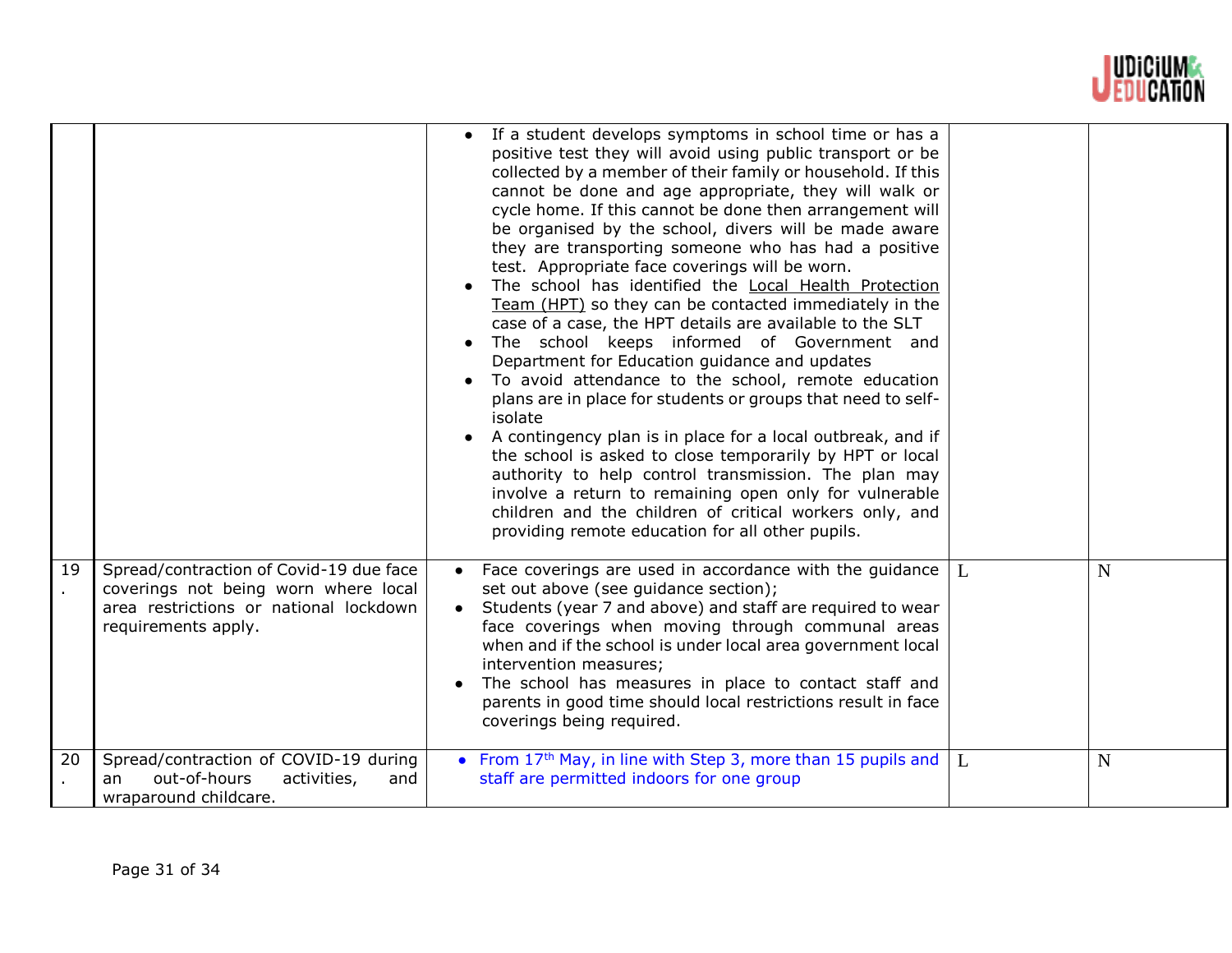

|    |                                                                       | • To continue to minimise mixing between groups, pupils will<br>be kept in consistent groups<br>• All such activities follow the COVID-19 management<br>procedures set out above for all school activities.<br>• See Wraparound risk assessment for full controls / detailed<br>assessment.                                                                                                                                                                                                                                                                                                                                                                                                                                                                                                                                                             |              |             |
|----|-----------------------------------------------------------------------|---------------------------------------------------------------------------------------------------------------------------------------------------------------------------------------------------------------------------------------------------------------------------------------------------------------------------------------------------------------------------------------------------------------------------------------------------------------------------------------------------------------------------------------------------------------------------------------------------------------------------------------------------------------------------------------------------------------------------------------------------------------------------------------------------------------------------------------------------------|--------------|-------------|
| 21 | Spread/contraction of COVID-19 during<br>performing events            | Performances with an audience will not go ahead. In these<br>cases, live streaming and recording performances<br>(subject to the usual safeguarding considerations and<br>parental permission) will be made available.<br>Performing arts activities adhere to the following<br>quidance:<br>https://www.gov.uk/guidance/working-safely-during-<br>coronavirus-covid-19/performing-arts<br>Music and singing will follow current guidance and<br>$\bullet$<br>detailed<br>specific<br>risk<br>assessment.<br>https://www.gov.uk/government/publications/covid-19-<br>suggested-principles-of-safer-singing/covid-19-<br>suggested-principles-of-safer-singing<br>Outdoor events will follow the Events Industry Forum<br>$\bullet$<br>guidance<br>www.eventsindustryforum.co.uk/images/documents/EIF<br>-DCMS-COVID-19-Working-Safely-11-March-2021.pdf | L            | $\mathbf N$ |
| 22 | Spread/contraction of COVID-19 from<br>students arriving from abroad. | Where possible, remote education is provided to pupils<br>$\bullet$<br>who are abroad and are facing challenges to return due<br>to travel restrictions.<br>The school liaises with the parent/guardian of students<br>travelling from abroad to ensure all the guidance<br>requirements<br>have<br>been<br>met<br>https://www.gov.uk/guidance/red-amber-and-green-<br>list-rules-for-entering-england                                                                                                                                                                                                                                                                                                                                                                                                                                                  | $\mathbf{L}$ | $\mathbf N$ |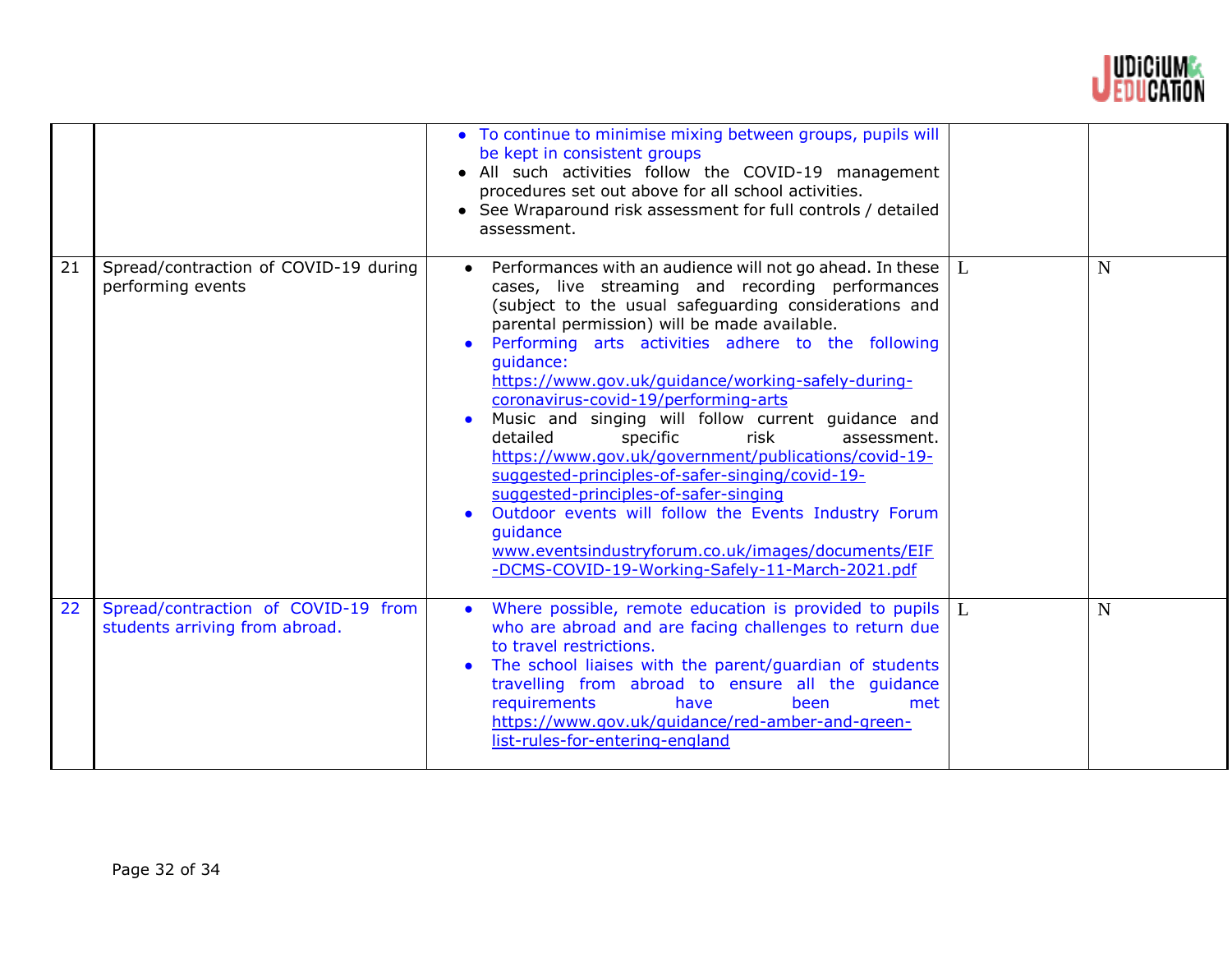

| 23 | Student's stress, anxiety or<br>poor<br>behaviour due to the ongoing changes<br>and challenges caused by the pandemic. | • SLT have explained to students the expectations and $\lfloor L \rfloor$<br>arrangements in place for their safe attendance and to<br>reduce the risk of infection<br>• All students are reminded of control measures and the<br>reasons for these.<br>• Holistic and focused activities are available to support<br>students.<br>• The school is utilising all the advice and resources<br>available on the Pupil wellbeing and support section of the<br>guidance Schools coronavirus (COVID-19)<br>DfE.<br>operational quidance |  | $\mathbf N$ |
|----|------------------------------------------------------------------------------------------------------------------------|-------------------------------------------------------------------------------------------------------------------------------------------------------------------------------------------------------------------------------------------------------------------------------------------------------------------------------------------------------------------------------------------------------------------------------------------------------------------------------------------------------------------------------------|--|-------------|
|----|------------------------------------------------------------------------------------------------------------------------|-------------------------------------------------------------------------------------------------------------------------------------------------------------------------------------------------------------------------------------------------------------------------------------------------------------------------------------------------------------------------------------------------------------------------------------------------------------------------------------------------------------------------------------|--|-------------|

| <b>ACTION PLAN</b><br>(Additional Control Measures Required/Recommended Actions) |                          |                            |  |
|----------------------------------------------------------------------------------|--------------------------|----------------------------|--|
|                                                                                  | <b>Hazards and Risks</b> | <b>Recommended Actions</b> |  |
|                                                                                  |                          |                            |  |
|                                                                                  |                          |                            |  |
|                                                                                  |                          |                            |  |
|                                                                                  |                          |                            |  |
|                                                                                  |                          |                            |  |
|                                                                                  |                          |                            |  |

# *Please note:*

All controls are subject to government guidance being reviewed due to changes to the 'R' rate. This could be amended on a daily basis. Government and DfE guidance MUST be regularly reviewed. The risk assessment must be reviewed if there is a significant change.

In order to calculate the risk level please use the Judicium Education 'Guide to risk assessment'. This document is available on our template site and includes a risk matrix. If required, you have unlimited access to the Judicium e-learning library including 'Risk Assessment Training for Schools – General'.